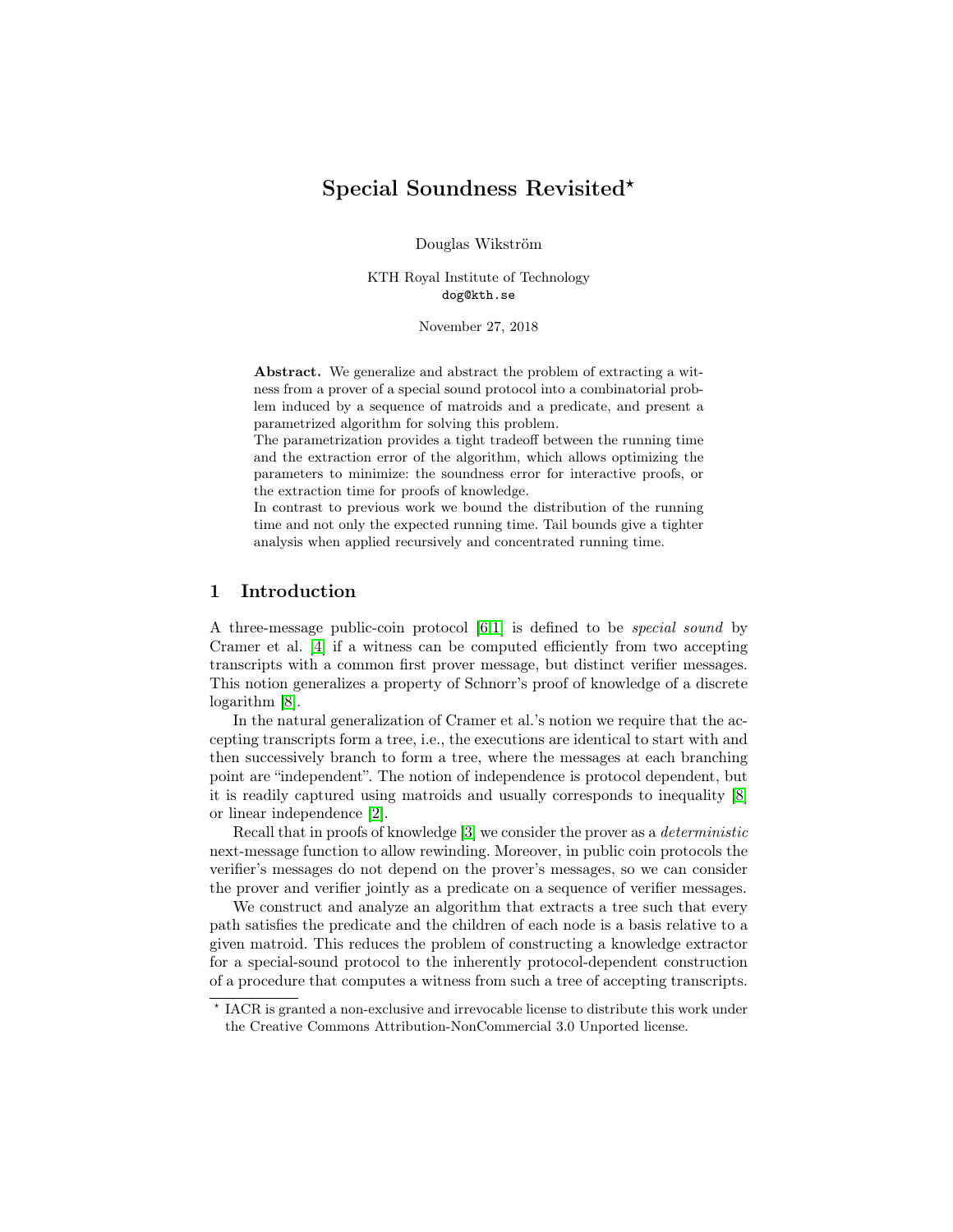## 2 Contributions

Our work is motivated by, and addresses, a real-world need to give an exact proof of security for a complete electronic voting system. We are not aware of prior work that is sufficiently rigorous, general, flexible, and exact to be used as the toolbox we need, but given how well researched the area is the main contribution is perhaps the complete and coherent nature of our treatment with applications in both theory and practice.

## 3 The Extraction Problem

Given are matroids  $M_0, \ldots, M_r$ , with ground sets  $S_0, \ldots, S_r$  respectively. We consider an unordered complete tree such that the children of a node at depth  $i-1$  are identified (or more precisely labeled) with the elements of  $S_i$ . To ensure that this is a tree and not a forest we require that  $S_0$  is a singleton set. The element it contains is mostly used as a placeholder for the root, but it is essential that it remains a variable for applications in general settings.

The predicate that captures both the computations performed by the prover during execution and the computations performed by the verifier to reach a verdict then has the form  $\rho : \prod_{i \in [0,r]} S_i \to \{0,1\}$ . An explicit description parametrized by a prover is given in Definition [13.](#page-14-0)

The goal is to find a subtree such that: for every inner node at depth  $i - 1$ its children is a basis of  $\mathbb{M}_i$ , and the predicate  $\rho$  evaluates to 1 on every path in the subtree from the root to a leaf.

### 3.1 What Can We Expect?

The required tree structure implies that any extractor must find at least  $d =$  $\prod_{i\in[r]}d_i$  accepting executions, where  $d_i$  is the rank of  $M_i$ . If we treat  $\rho$  as an oracle, then a first guess might be that the expected number of queries of an optimal extractor is  $O(d/\Delta)$ , where  $\Delta = \Pr[\rho(v) = 1]$  for a randomly chosen  $v \in \prod_{i \in [0,r]} S_i.$ 

However, we also need to take into account the restrictions imposed by the matroids on the nodes at each level. Consider a node u at depth  $i-1$ . In general we cannot expect to simply pick a basis of  $\mathbb{M}_i$  to be children of u and extend them to paths accepted by  $\rho$ , since the conditional probabilities of success for the children are not necessarily sufficiently large. One natural idea is to sequentially identify children and build both a basis  $B$  for  $\mathbb{M}_i$  and recursively build subtrees for which the children are the roots.

Suppose that we are in the process of doing this and have an independence set B of  $j < d_i$  children for which we have extracted subtrees. Then the next child of u must be chosen in  $S_i \setminus \text{span}(B)$ , so without a deeper understanding of the distribution of accepting paths we must accept an additive loss of  $\omega_{\mathbb{M}_{i,j}} = |\textsf{span}(B)|/|S_i|$  in the success probability. Collecting statistics about the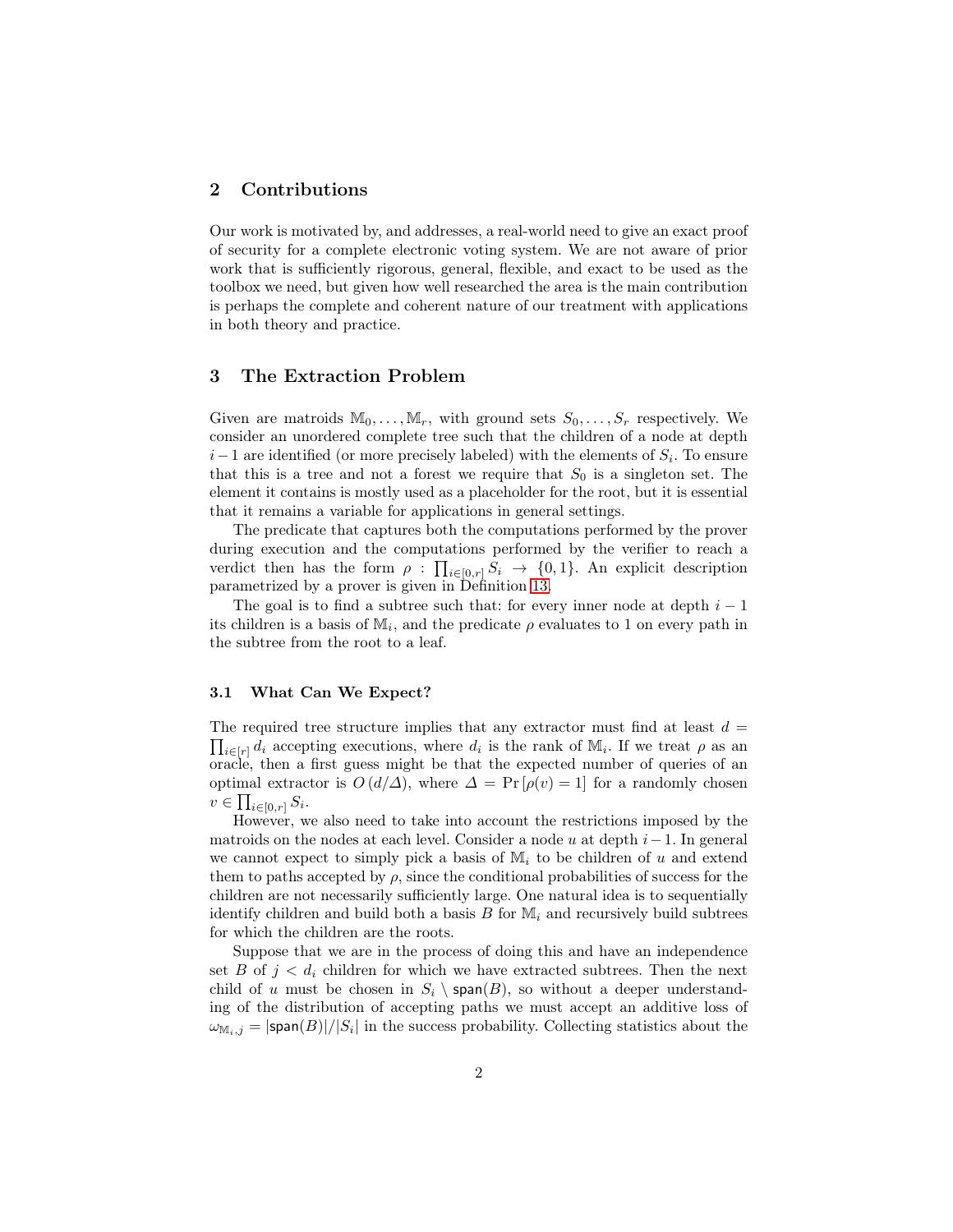distribution of accepting paths precise enough to avoid this has similar complexity as solving the extraction problem itself and is therefore too costly. Thus, a somewhat more realistic goal for an efficient extractor is an expected running time of  $O(d/(\Delta - \epsilon))$ , where  $\epsilon = \sum_{i \in [r]} \omega_{\mathbb{M}_i}$  and  $\omega_{\mathbb{M}_i} = \max_{j \in [d_i]} \omega_{\mathbb{M}_i, j}$ .

Minimizing  $\epsilon$  is important for protocols where we do not care about the running time of the extractor and only use it as a probabilistic proof to argue that a witness exists. This establishes  $\epsilon$  as the soundness error of the protocol viewed as an interactive proof. However, if we view the protocol as a proof of knowledge, then the running time of the extractor plays an important role, since it influences the running time of a security reduction of an invoking protocol, which in turn determines the running time of an algorithm that breaks a complexity assumption. Minimizing  $\epsilon$  aggressively increases the constant factor of the running time drastically.

#### 3.2 On the Distribution of the Running Time

In the discussion above we have only considered the *expected* running time  $\mu$  of a potential extractor  $\mathcal{X}$ . When this is not enough, the standard approach is to apply Markov's inequality and conclude that  $\mathcal X$  completes within time  $2\mu$  with probability at least  $1/2$ , so the number of attempts we need to extract a witness has geometric distribution with probability 1/2.

However, the discussion above suggests that the running time of an extractor may be quite concentrated from scratch due to the large number of relatively independent samples needed to extract the tree. To see this, consider a tree where the accepting paths are uniformly distributed. Then we would expect the number of samples needed by the extractor to have (almost) negative binomial distribution with parameter  $d = \prod_{i \in [r]} d_i$  and probability  $\Delta - \epsilon$ .

Unfortunately, the tree is constructed by the adversary, so for many nodes the conditional probability  $\Delta'$  of finding an extension to an accepting path may be very low. Any unsupervised attempt to simply call a recursive routine that extracts a subtree at such a point will give a running time that is at best geometrically distributed with probability  $\Delta'$ . Given even a moderately large d, the probability of encountering such a node is high, and the total running time would then be a sum that is dominated by the running times of the extractions from such nodes (see Jansson [\[7\]](#page-16-5) for how bounds on sums of geometric distributions with different probabilities behave).

In other words, every strategy must have a mechanism to interrupt all subroutine calls that take too long to complete. Thus, we may hope that the number of queries made is essentially a constant times a random variable with negative binomial distribution with parameter  $d_1$  and probability  $\Delta-\epsilon$ , where the scaling factor depends on the cost of a recursive call, and this is the type of result we achieve.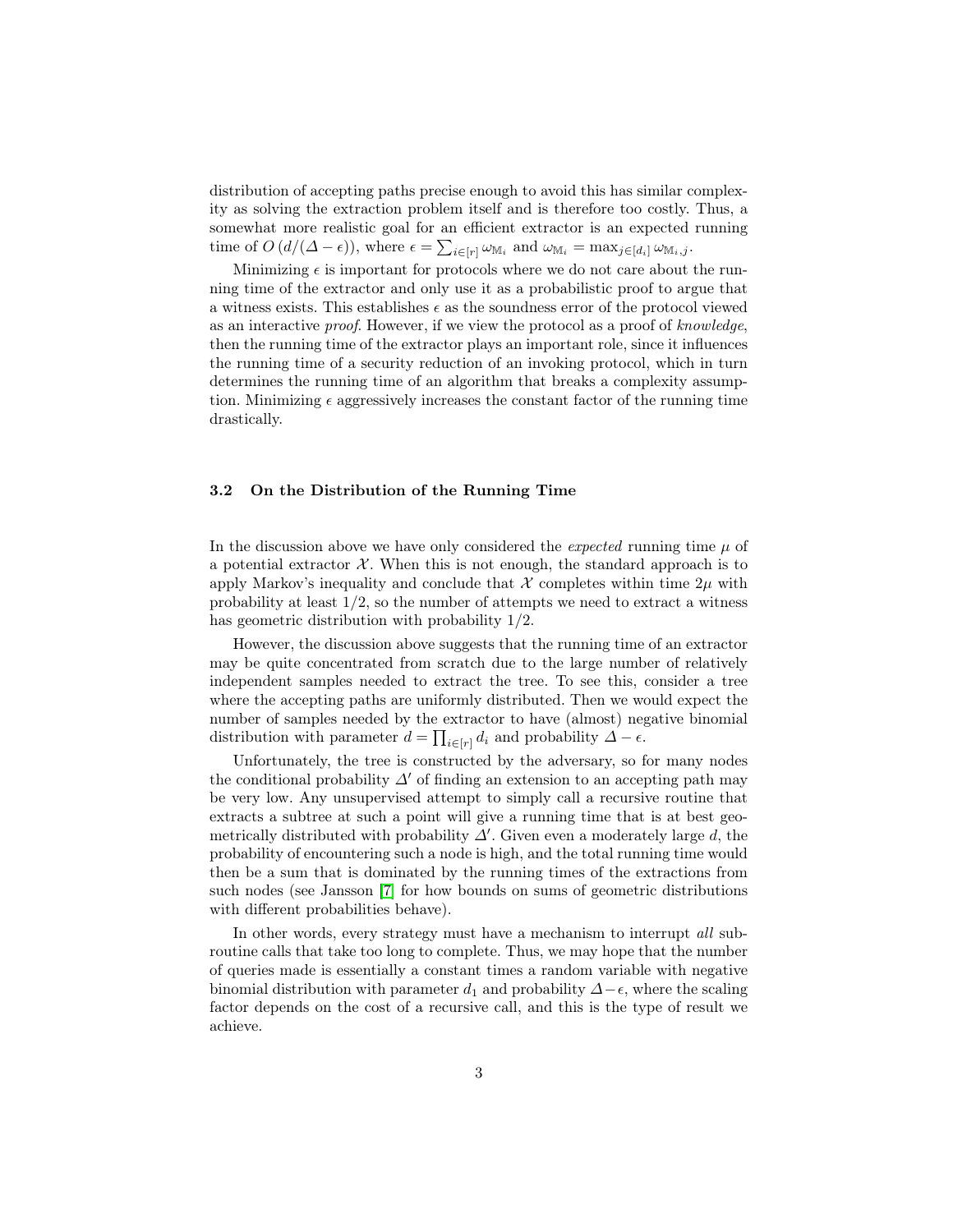#### 3.3 Strategy

The basic case at depth  $r - 1$  for a depth r tree consists of simply sampling accepting leafs. It is easy to see that this requires a number of queries that has negative binomial distribution.

The general strategy is relatively natural and recursive, so we describe it as if we start at the root. We sample paths until we find an accepting path  $v$ . Consider the child  $u$  of the root in such a path. If the conditional probability of finding an accepting path through u is  $\delta_u$ , then Markov's inequality implies that it is at least  $\alpha\Delta$  with probability  $1 - \alpha$  for  $\alpha \in (0, 1)$ .

We can invoke the algorithm recursively using  $u$  as a root and interrupt the execution if it takes too long, but if the recursive call is costly it is worthwhile to first validate that u is reasonably good.

We can do this by sampling random paths through  $u$  and sample a new node if we do not encounter sufficiently many accepting paths within a given number of attempts. We then balance the cost of sampling against the cost of failed attempts to execute the strategy recursively. For nodes close to the root sampling is relatively cheap compared to the cost of an interrupted execution.

This strategy gives a number of parameters for each recursive call. A parameter  $\alpha$  determines how close to  $\Delta$  we want  $\delta_u$  to be. A parameter  $\beta$  captures the additional loss we have if we validate the candidate, since we cannot do this perfectly. The probability that validation gives the right result is determined by a parameter  $\gamma$ , and finally a parameter  $\lambda$  determines the probability that a recursive call completes.

We derive expressions for the extraction error and the expected value, and give a tail bound for the number of queries made by the extractor in terms of these parameters. This allows choosing good parameters for an exact security analysis of any special-sound protocol.

### 4 Matroids and Trees

We denote a matroid with ground set S and independence sets I by  $\mathbb{M}$  =  $(S, I)$ . For completeness we provide one standard way of formalizing matroids in Section [A.](#page-16-6) We denote the matroid with a singleton ground set  $\{u\}$  and independence set  $\{\emptyset, \{u\}\}\$  by  $\{u\}$ . The two most common examples of matroids in the literature are essentially vector spaces over finite fields and matroids that capture inequality, but the ground sets may be restricted for practical reasons.

<span id="page-3-0"></span>Example 1 (Vector Space as Matroid). A vector space  $\mathbb{Z}_q^N$  over a finite field  $\mathbb{Z}_q$ , where q is prime, can be viewed as a matroid  $(\mathbb{Z}_q^N, I)$ , where I is the set of all sets of linearly independent vectors.

<span id="page-3-1"></span>Example 2 (Inequality Matroid). The inequality matroid  $(S, I)$  over a ground set S has as independent set I the set of all subsets of S of size at most two.

In the above examples every submatroid of the same rank has the same cardinality, which means that the fraction  $|A|/|S|$  is the same for every flat A of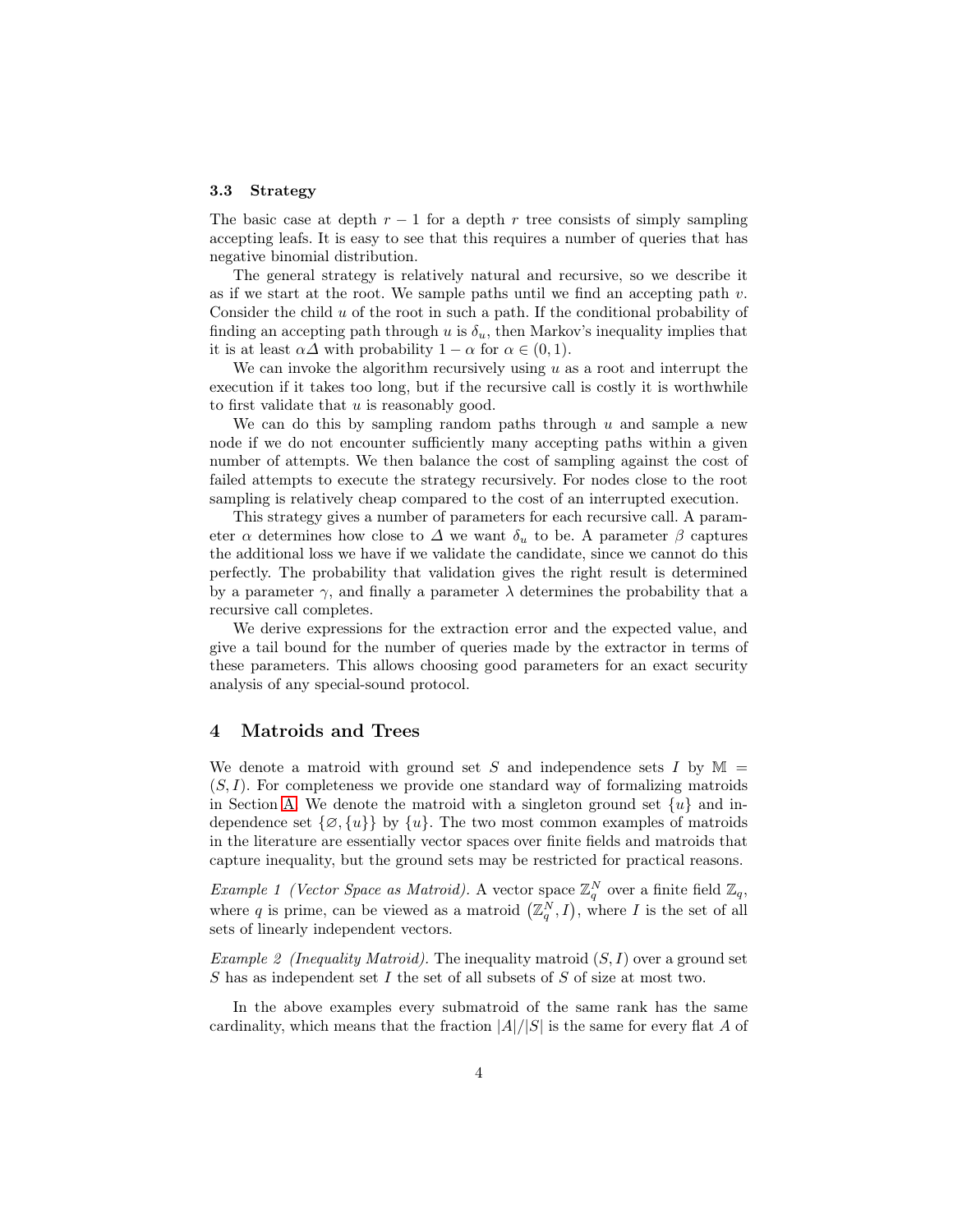a given rank. In our applications we need this fraction to remain exponentially small, but we relax the requirement to make room for oddities introduced in cryptographic protocols.

**Definition 1 (Subdensity).** Let  $\mathbb{M} = (S, I)$  be a matroid of rank d. Then its *ith* subdensity is  $\omega_{M,i}$  if  $|A|/|S| \leq \omega_{M,i}$  for every flat A of rank i – 1, and it has maximal subdensity  $\omega_M = \omega_{M,d}$ .

Note that we have  $\omega_{M,1} = 0$  for every non-trivial matroid M, since  $\text{span}(\emptyset) =$  $\emptyset$ . In Example [1](#page-3-0) the *i*th subdensity is  $q^{i-N-1}$  and in Example [2](#page-3-1) the 2nd subdensity is  $1/|S|$ . We introduce some additional notation that allow us to consider a list of matroids as a tree.

Definition 2 (Matroid Tree). The matroid tree associated with a list of matroids  $\mathbb{M} = (\{v_0\}, \mathbb{M}_1, \dots, \mathbb{M}_r)$ , is the vertex-labeled rooted unordered directed tree of depth r such that: the root is labeled  $v_0$  and every node at depth i – 1 has edges to  $|S_i|$  children which are uniquely labeled with the elements of  $S_i$ .

Although a matroid tree is unordered, the children of each node are labeled uniquely, so we may abuse notation and identify a node with its label. We also use M to denote both the matroid tree and the list of matroids with which it is associated.

**Definition 3 (Basis).** A basis of a matroid tree  $M$  of depth r is a maximal subgraph such that for every  $i \in [r]$  the set of children of every node at depth  $i-1$  is a basis of  $\mathbb{M}_i$ .

### 5 Predicates On Paths

As explained above, we abstract from the details of protocols by capturing the computations performed by the prover and verifier in a protocol to reach a verdict as a predicate. Definition [13](#page-14-0) gives a concrete predicate for any given prover.

Definition 4 (Predicate). An M-predicate, where M is a matroid tree, is a function of the form  $\rho : \prod_{i \in [0,r]} S_i \to \{0,1\}.$ 

**Definition 5 (Accepting Basis).** A basis B of a matroid tree  $\mathbb{M}$  is  $\rho$ -accepting for an M-predicate  $\rho$  if  $\rho(v) = 1$  for each path v of maximal length in B.

### 6 Accepting Basis Extractors

For a matroid tree M we let  $S = \prod_{i \in [0,r]} S_i$ , where  $M_i = (S_i, I_i)$  and  $S_0 = \{v_0\}$ for some  $v_0$ . We define  $\Delta_\rho(\mathbb{M}) = |\{\rho(v) = 1 \mid v \in S\}|/|S|$ , and when M is clear from the context we drop M and write  $\Delta_{\rho}$ .

Let D and D' be distributions over N. We say that D is *bounded* by D' if D stochastically dominates  $D'$ , i.e., if for random variables X and  $X'$  distributed according to D and D', respectively, and every  $x \in \mathbb{N}$ : Pr  $[X \leq x] \geq \Pr[X' \leq x]$ .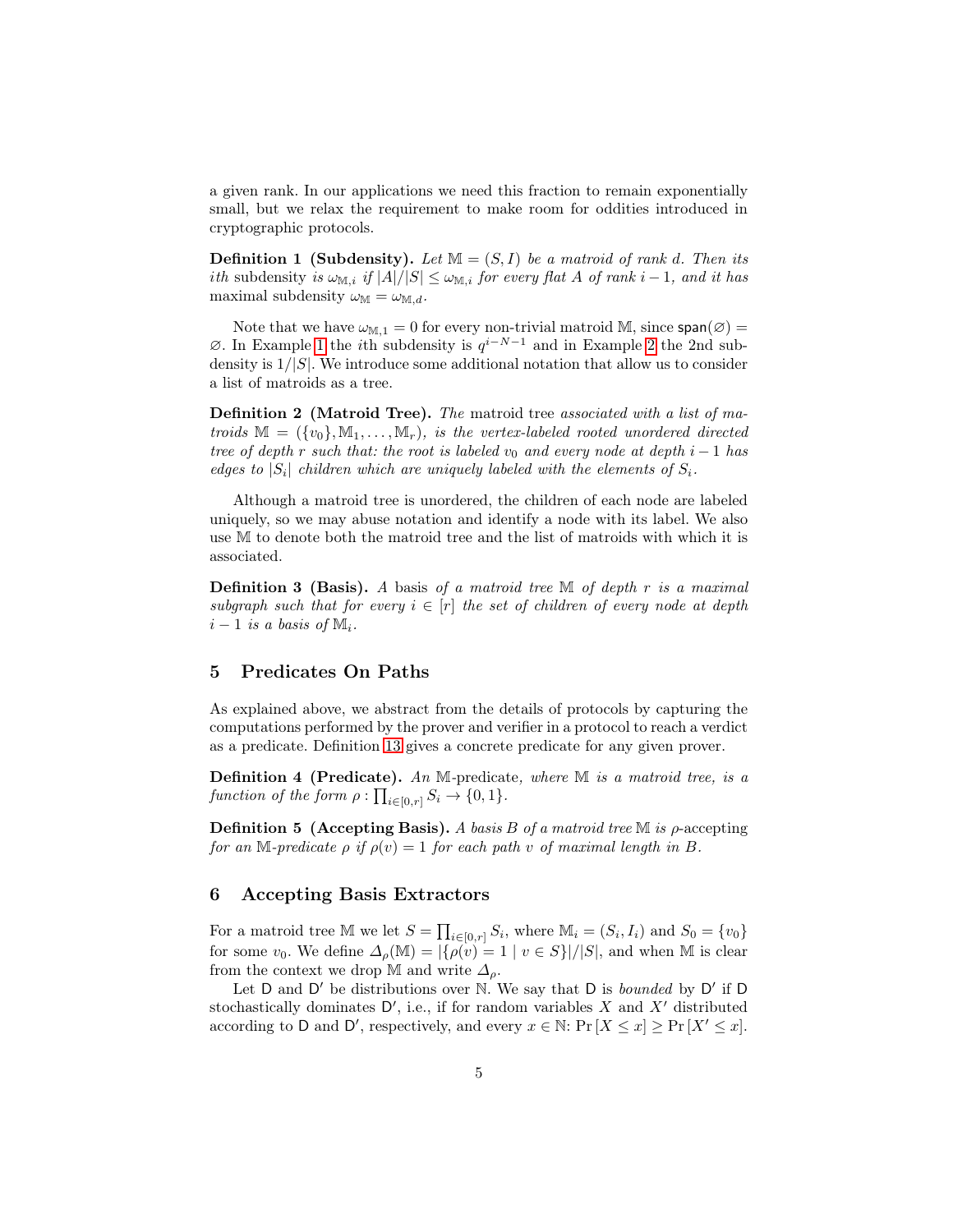Definition 6 (Accepting Basis Extractor). A probabilistic polynomial time oracle algorithm  $\mathcal{X}_{\kappa}$  parametrized by  $\kappa \in \{0,1\}^*$  is a  $(\epsilon_{\kappa}, \mathsf{D}_{\kappa}(\Delta))$ -accepting basis extractor with extraction error  $\epsilon_{\kappa}$  for a matroid tree M, where  $D_{\kappa}(\Delta)$  for fixed  $\kappa$  is a family of distributions on N parametrized by  $\Delta \in [0,1]$ , if for every Mpredicate  $\rho: S \to \{0,1\}$  and  $\Delta_{\rho}(\mathbb{M}) \geq \Delta_0 > \epsilon_{\kappa}: \mathcal{X}_{\kappa}^{\rho(\cdot)}(\mathbb{M}, \Delta_0)$  outputs a  $\rho$ accepting basis of M, where the distribution of the number of  $\rho(\cdot)$ -queries is bounded by  $D_{\kappa}(\Delta_0)$ .

This definition is more precise than the definition of a proof of knowledge in that it bounds the distribution, and not only the expected value, of the number of queries made by the extractor. It also allows modifying the extractor and the corresponding extraction error  $\epsilon_{\kappa}$  and distribution  $D_{\kappa}(\Delta_0)$  using the parameter  $\kappa$ , but we require a lower bound  $\Delta_0$  on the accept probability  $\Delta_\rho$  as an explicit input to the extractor to guarantee the expected behavior.

We stress that the extraction error  $\epsilon_{\kappa}$  is a property related to a particular algorithm and parameter  $\kappa$  and is neither necessarily the soundness error nor the knowledge error of the protocol from which the matroid tree is derived. It merely provides an upper bound on both when the running time is not too large and a witness can be efficiently computed from an extracted accepting basis.

## 7 Constructing Accepting Basis Extractors

We split the description of extractors into subroutines and analyze them separately to emphasize the structure of the main algorithm and the interplay between the parameters that we consider below. When convenient we use generating functions to describe distributions, e.g., a distribution D over N has probability generating function  $\mathcal{G}_D(z)$ .

#### 7.1 Notation for Bounds

Consider a random variable X taking values in N that has distribution  $D(s, \Delta)$ parametrized by  $s \in \mathbb{N}^+$  and  $\Delta \in [0,1]$ . Recall that the negative binomial distribution is parametrized in this way and that its tail bound does not depend on ∆. This property is shared by the distributions we encounter, so we denote by  $t_s^{\text{D}}(k)$  a tail bound that satisfies  $\Pr\left[X \geq k\mu_{\text{D}(s,\Delta)}\right] \leq t_s^{\text{D}}(k)$ , where  $\mu_{\text{D}(s,\Delta)}$  is the expected value of  $D(s, \Delta)$ . We similarly think of  $h_s^{\text{D}}(k) = 1 - t_s^{\text{D}}(k)$  as a head bound.

We need to express optimal parameters to head bounds as functions. We denote the smallest possible k that satisfies a certain lower bound  $\lambda$  by

$$
k_s^{\mathrm{D}}(\lambda) = \min\{k \in (1,\infty) \mid h_s^{\mathrm{D}}(k) \geq \lambda\} .
$$

When s is fixed we drop it from our notation and consider the distribution to carry this information, e.g.,  $D_0(\Delta)$  could be defined as  $D(s, \Delta)$  in which case  $t^{D_0}(k) = t_s^D(k)$  and similarly for other quantities.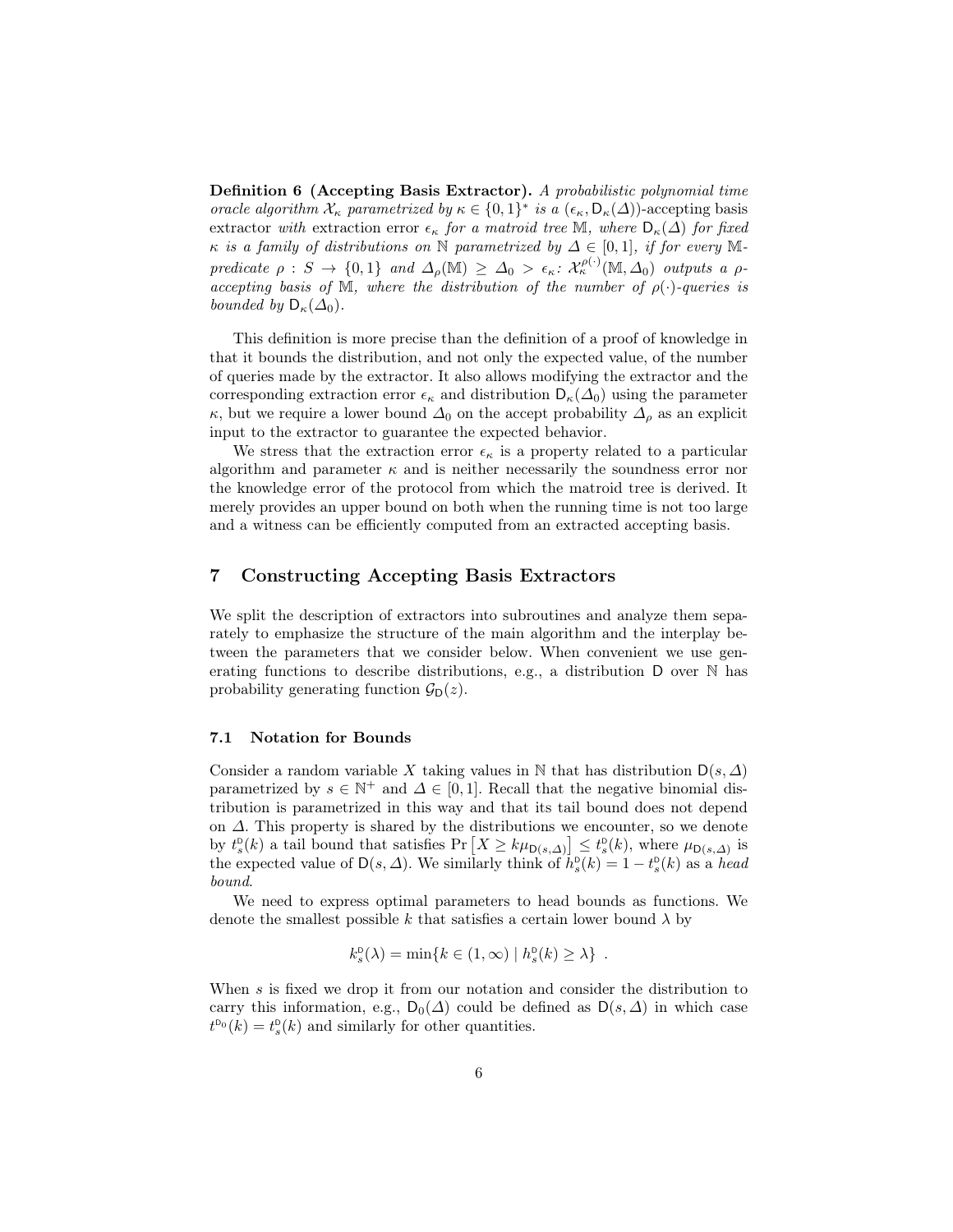However, if instead the value of  $k$  is fixed, and  $s$  appears as a parameter, then we can increase  $h_s^{\text{D}}(k)$  by increasing s which gives

$$
s^{\mathsf{D}}_{\beta}(\gamma) = \min \{ s \in \mathbb{N}^+ \mid h^{\mathsf{D}}_{s}(1/\beta) \geq \gamma \},
$$

where we replace k by  $\beta = 1/k$  for notational convenience. Note that changing s changes the distribution. We have the following two concrete tail bounds

$$
t_s^{\text{NB}}(k) = e^{-(1-1/k)^2 ks/2}
$$
  

$$
t_s^{\text{CG}}(k) = e^{-(k-1-\ln k)s}
$$

for the negative binomial distribution  $NB(s, \Delta)$  for some probability  $\Delta$ , and a product of s compound geometric distributions (see Definition [29\)](#page-19-0), respectively. The (shifted) geometric distribution is denoted  $\mathsf{Geo}(\Delta)$ . At one point we also need to bound below the expected value, i.e., we need a bound of the form  $\Pr\left[X \leq \mu_{NB(s,\Delta)}/k\right] \leq n_s^{NB}(k)$ , where  $n_s^{NB}(k) = e^{-(k-1)^2 \frac{s}{3k}}$ . Due to asymmetry this bound is slightly weaker. (See Theorem [8](#page-23-0) and Theorem [7.](#page-22-0))

### 7.2 Basic Algorithms

Definition 7 (Basic Extractor). The basic extractor oracle algorithm B takes input  $(\mathbb{M}, \Delta_0)$ , where  $\mathbb{M} = (\mathbb{M}_0, \mathbb{M}_1)$ , and proceeds as follows:

- 1. Set  $B = \emptyset$ . 2. Repeat while  $|B| < d_1$ : (a) Sample  $v \in S_0 \times (S_1 \setminus \text{span}(B))$  randomly. (b) If  $\rho(v) = 1$ , then set  $B = B \cup \{v_1\}.$
- 3. Return B.

**Lemma 1** (Basic Extractor). The algorithm B is a  $(\omega_{\mathbb{M}_1}, \mathsf{NB}(d_1, \Delta'_1))$ -accepting basis extractor for M, where  $\Delta'_1 = \Delta_0 - \omega_{M_1}$ .

*Proof.* The probability that a randomly sampled v satisfies  $\rho(v) = 1$  is at least  $\Delta_0 - \omega_{\mathbb{M}_1} > 0$  by assumption from which the claimed distribution of the number of queries made follows immediately.

*Remark 1.* The algorithm ignores the input  $\Delta_0$  and the result could be sharpened to say that the distribution of the number of queries to the oracle is bounded by  $NB(d_1, \Delta_{\rho} - \omega_{\mathbb{M}_1})$ . We choose the above exposition to keep a uniform interface and structure with the algorithms that follow below.

In the analysis of the basic extractor and the algorithms below we need to consider the conditional probability that a node can be extended to an accepting path. Thus, we define  $\delta_u = Pr[\rho(V) = 1 | V_1 = u]$ , where V is uniformly distributed in S.

Definition 8 (Basic Sampler). The basic sampler oracle algorithm BS takes input  $(M, B, \Delta_0)$ , where  $B \in I_1$  is not a basis and  $\Delta_0 \in (0, 1]$ , and repeats: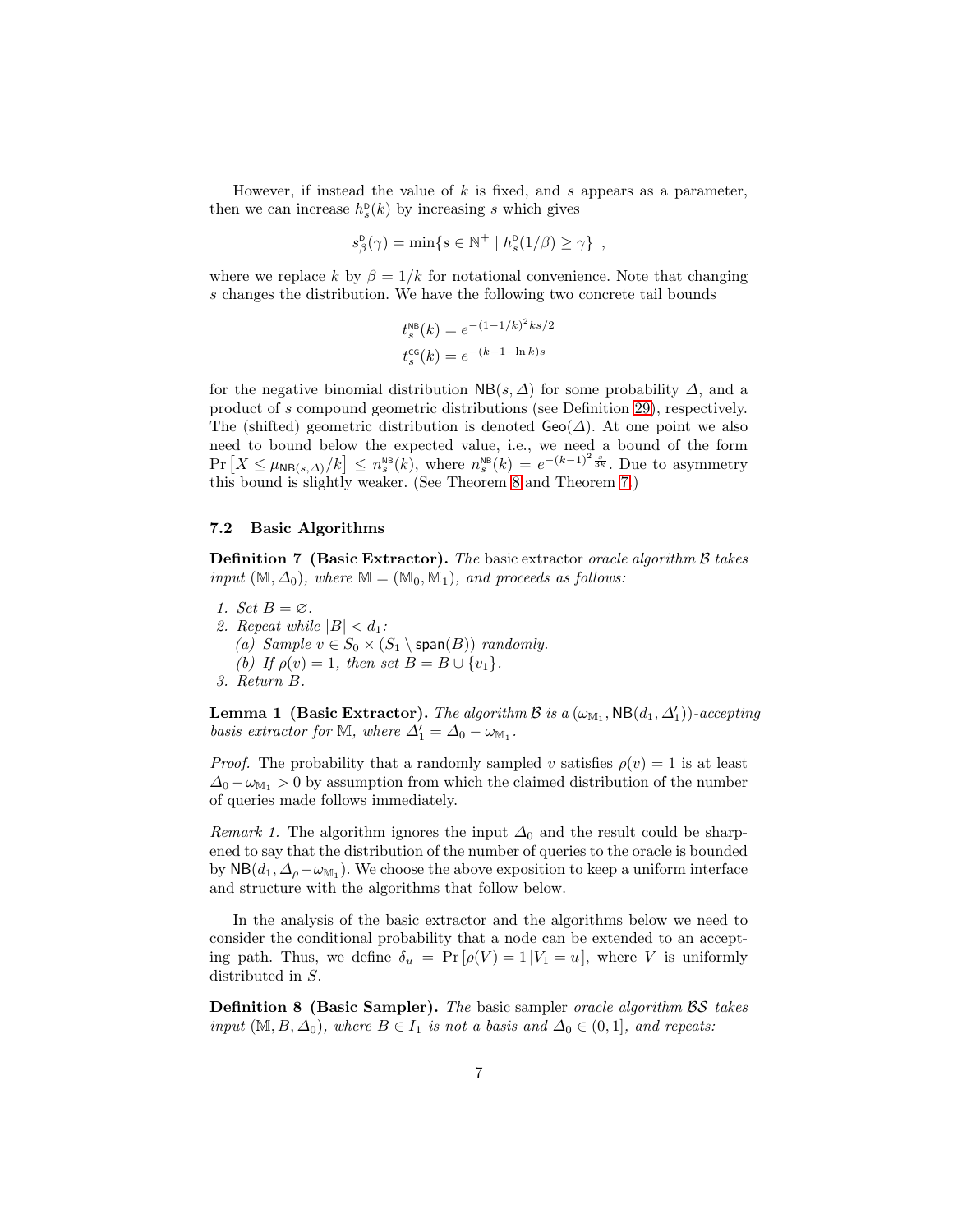1. Sample  $v \in S_0 \times (S_1 \setminus \text{span}(B)) \times \prod_{i \in [2,r]} S_i$  randomly. 2. If  $\rho(v) = 1$ , then return  $v_1$ .

<span id="page-7-0"></span>**Lemma 2 (Basic Sampler).** If  $\Delta_{\rho} \geq \Delta_0 > \omega_{\mathbb{M}_1}$ , then the distribution of the number of queries to  $\rho(\cdot)$  made by  $\mathcal{BS}^{\rho(\cdot)}(\mathbb{M}, B, \Delta_0)$  is bounded by  $\mathcal{G}_{BS(\mathbb{M}, \Delta_0)}(z)$  $\mathcal{G}_{\mathsf{Geo}(\Delta_1')}(z)$ , where  $\Delta_1' = \Delta_0 - \omega_{\mathbb{M}_1}$ . Furthermore, if U denotes its output, then  $\Pr\left[\hat{\delta_U} \geq \alpha \Delta'_1\right] \geq 1 - \alpha.$ 

*Proof.* A sample satisfies  $\rho(v) = 1$  with probability at least  $\Delta'_1$ , so the number of samples needed is bounded by  $\mathsf{Geo}(\Delta_1')$ . For the second claim we let V be uniformly distributed in S and let U be the node denoted by  $v_1$  in the algorithm. Set  $B_{\perp} = S_1 \setminus \text{span}(B)$ . Then by definition we have

$$
\Pr[U = u] = \Pr[V_1 = u | \rho(V) = 1 \land V_1 \in B_\perp] \text{ and}
$$

$$
\delta_u = \Pr[\rho(V) = 1 | V_1 = u \land V_1 \in B_\perp]
$$

so

$$
\Pr\left[U = u\right] / \delta_u = \frac{\Pr\left[V_1 = u \land V_1 \in B_\perp\right]}{\Pr\left[\rho(V) = 1 \land V_1 \in B_\perp\right]}
$$

which implies

$$
\mathrm{E}\left[1/\delta_{U}\right] = \sum_{u \in B_{\perp}} \mathrm{Pr}\left[U = u\right] / \delta_{u} \leq \frac{1}{\Delta_{1}'} \sum_{u \in B_{\perp}} \mathrm{Pr}\left[V_{1} = u\right] \leq \frac{1}{\Delta_{1}'}.
$$

Markov's inequality then implies that  $Pr[\delta_U < \alpha \Delta_1'] = Pr[I/\delta_U > 1/(\alpha \Delta_1')] \le \alpha$ so Pr  $[\delta_U \ge \alpha \Delta'_1] \ge 1 - \alpha$ .

Definition 9 (Sample Validator). The sample validator oracle algorithm  $\mathcal{V}_{s,k}$  proceeds as follows on input  $(M, \Delta_0)$ , where  $s \in \mathbb{N}^+$ ,  $k \in (1, \infty)$ , and  $\Delta_0 \in (0,1]$ :

- 1. Set  $h = 0$  and  $c = 0$ .
- 2. While  $h < s$  and  $c < sk/\Delta_0$ :
	- (a) Sample  $v \in \prod_{i \in [0,r]} S_i$  randomly.
	- (b) Set  $h = h + \rho(v)$  and  $c = c + 1$ .
- 3. If  $h = s$ , then return 1 and otherwise return 0.

<span id="page-7-1"></span>**Lemma 3 (Sample Validator).** The number of queries made by  $\mathcal{V}_{s,k}^{\rho(\cdot)}(\mathbb{M}, \Delta_0)$ is bounded by  $sk/\Delta_0$ . If  $\Delta_\rho \geq \Delta_0$ , then  $\Pr[\mathcal{V}_{s,k}^{\rho(\cdot)}(\mathbb{M}, \Delta_0) = 1] \geq h_s^{\text{NB}}(k)$ , and if  $\Delta_{\rho} < \frac{\Delta_0}{k}$ , then Pr  $[\mathcal{V}_{s,k}^{\rho(\cdot)}(\mathbb{M}, \Delta_0) = 1] \leq n_s^{\text{NB}}(k)$ .

*Proof.* Note that if the bound  $c < sk/\Delta_0$  is removed, then the number of oracle calls has distribution bounded by  $NB(s, \Delta_\rho)$ , since each sample v satisfies  $\rho(v)$  = 1 with probability at least  $\Delta_{\rho}$  and we only exit the loop when  $h = s$ . The claims now follow directly from the tail and head bounds of the negative binomial distribution (see Theorem [8\)](#page-23-0).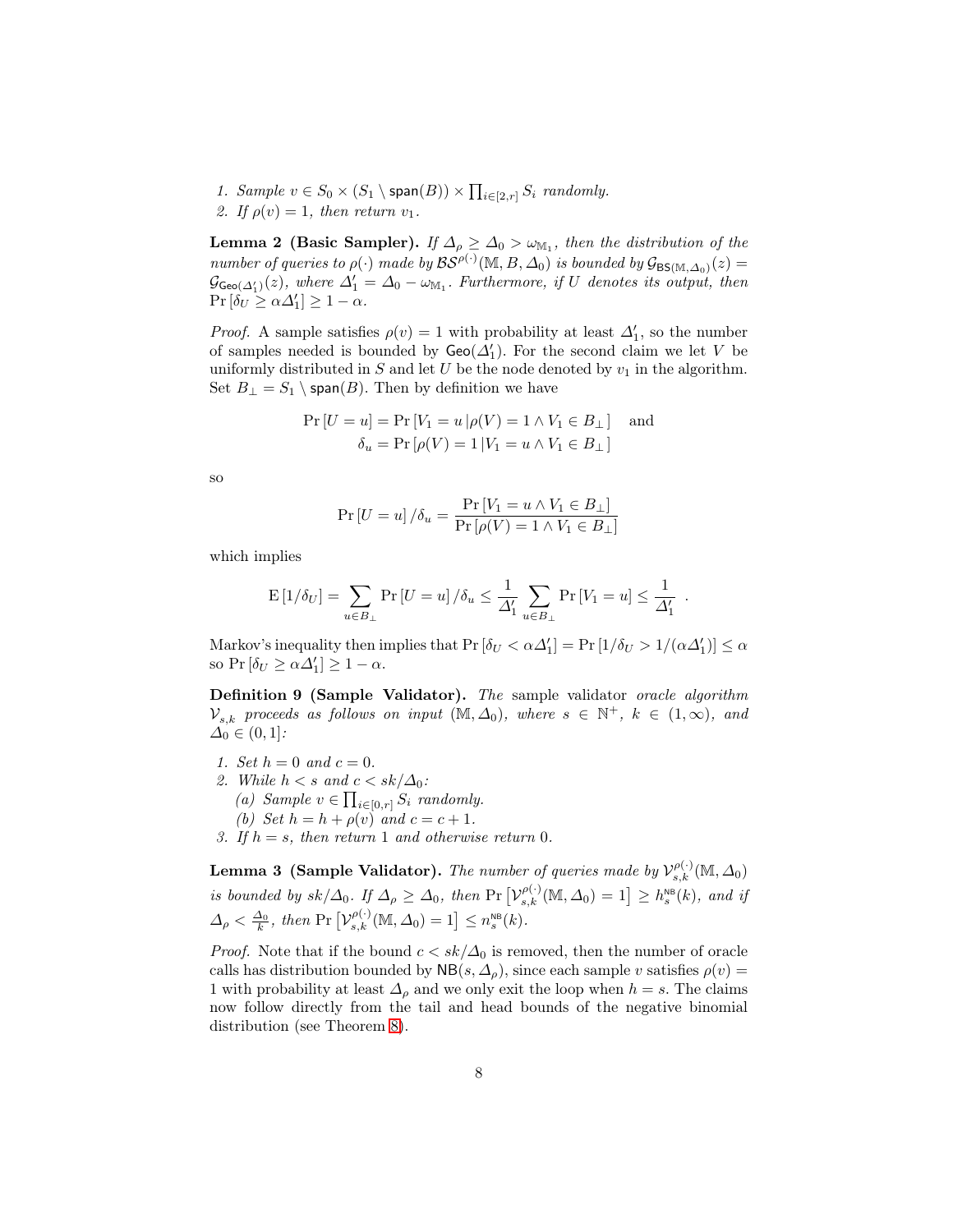The validating sampling algorithm repeatedly samples paths until an accepting path is found. This is repeated until the first element of the found path is considered good by the validation algorithm.

Definition 10 (Validating Sampler). The validating sampler oracle algorithm  $VS_{\alpha,\beta,\gamma}$  proceeds as follows on input  $(M, B, \Delta_0)$ , where  $\alpha, \beta, \gamma \in (0,1)$ ,  $\Delta_0 \in (0,1]$ , and  $B \in I_1$  is not a basis:

1. Define  $\Delta'_1 = \Delta_0 - \omega_{\mathbb{M}_1}$ ,  $k = 1/\beta$  and  $s = s^{\text{NB}}_{\beta}(\gamma)$ .

2. Repeat:

- (a) Compute  $v_1 = \mathcal{BS}^{\rho(\cdot)}(\mathbb{M}, B, \Delta_0)$ .
- (b) If  $\mathcal{V}_{s,k}^{\rho(v_0,\cdot)}((\{v_1\}, \mathbb{M}_2, \ldots, \mathbb{M}_r), \alpha \Delta'_1) = 1$ , then return  $v_1$ .

<span id="page-8-0"></span>Lemma 4 (Validating Sampler). If  $\Delta_{\rho} \geq \Delta_0 > \omega_{\mathbb{M}_1}$ , then the distribution of the number of queries of  $\mathcal{VS}_{\alpha,\beta,\gamma}^{\rho(\cdot)}(\mathbb{M},B,\Delta_0)$  is bounded by

$$
\mathcal{G}_{\mathsf{VS}(\mathbb{M},\alpha,\beta,\gamma,\Delta_0)}(z) = \mathcal{G}_{\mathsf{Geo}((1-\alpha)\gamma)} \left( \mathcal{G}_{\mathsf{BS}(\mathbb{M},\Delta_0)}(z) z^{s_{\beta}^{\mathsf{NB}}(\gamma)/\Delta_1} \right)
$$

,

·

where  $\Delta_1' = \Delta_0 - \omega_{\mathbb{M}_1}$  and  $\Delta_1 = \alpha \beta \Delta_1'$ , and its output U satisfies  $Pr[\delta_U \geq \Delta_1] \geq$  $\phi(\alpha, \beta, \gamma)$ , where  $\phi(\alpha, \beta, \gamma) = 1 - \alpha \beta n_s^{\text{NB}}(1/\beta) / ((1 - \alpha)\gamma)$ .

Proof. We know from Lemma [2](#page-7-0) that the distribution of the number of queries made by  $BS^{\rho(\cdot)}$  in a given iteration is bounded by  $BS(M, \Delta_0)$ . Lemma [3](#page-7-1) implies that the number of queries made by  $\mathcal{V}_{s,k}^{\rho(v_0,\cdot)}$  is upper bounded by  $ks/(\alpha\Delta_1')=$  $s_{\beta}^{\text{NB}}(\gamma)/\Delta_1$  so the distribution of the total number of queries in the *i*th iteration is bounded by

$$
f(z) = \mathcal{G}_{\text{BS}(\mathbb{M},\Delta_0)}(z) z^{s^{\text{NB}}_\beta(\gamma)/\Delta_1}
$$

.

Lemma [2](#page-7-0) implies that if  $U_i$  denotes the output of  $\mathcal{BS}^{\rho(\cdot)}$  in the *i*th iteration, then Pr  $[\delta_{U_i} \ge \alpha \Delta_1'] \ge 1 - \alpha$ . From Lemma [3](#page-7-1) and how k and s are defined in the algorithm we know that provided that  $\delta_{U_i} \geq \alpha \Delta_1'$  the validator outputs 1 with probability at least  $h_s^{\text{NB}}(k) \geq \gamma$ . Thus, the distribution of the number of samples considered is bounded by  $\mathsf{Geo}((1-\alpha)\gamma)$ . This implies that  $\mathcal{G}_{\mathsf{Geo}((1-\alpha)\gamma)}(f(z))$ bounds the distribution of the total number of queries as claimed.

Similarly to the previous claim we have  $Pr[\delta_{U_i} < \alpha \beta \Delta_1'] < \alpha \beta$  for every i from Lemma [2.](#page-7-0) Denote by  $A_i$  the output of  $\mathcal{V}_{s,k}^{\rho(v_0,\cdot)}((\{U_i\}, \mathbb{M}_2, \ldots, \mathbb{M}_r), \alpha \Delta_1')$ , i.e., it is the indicator variable for the event that  $\mathcal{VS}_{\alpha,\beta,\gamma}$  returns  $U_i$ . Then Lemma [3](#page-7-1) implies that  $Pr[A_i = 1 | \delta_{U_i} < \alpha \beta \Delta_1'] \leq n_s^{\text{NB}}(k)$  which gives

$$
\Pr\left[\delta_{U_i} < \alpha \beta \Delta_1' \, | A_i = 1\right] < \frac{\alpha \beta n_s^{\text{NB}}(1/\beta)}{\Pr\left[A_i = 1\right]} \le \frac{\alpha \beta n_s^{\text{NB}}(1/\beta)}{(1 - \alpha)\gamma}
$$

#### 7.3 Recursive Algorithm

We now have the subroutines we need. We sequentially sample good candidates for roots of accepting bases of subtrees and make sure that the roots are independent with respect to  $M_1$ . If extracting an accepting basis for a subtree takes too long, then we interrupt the execution and find a new candidate.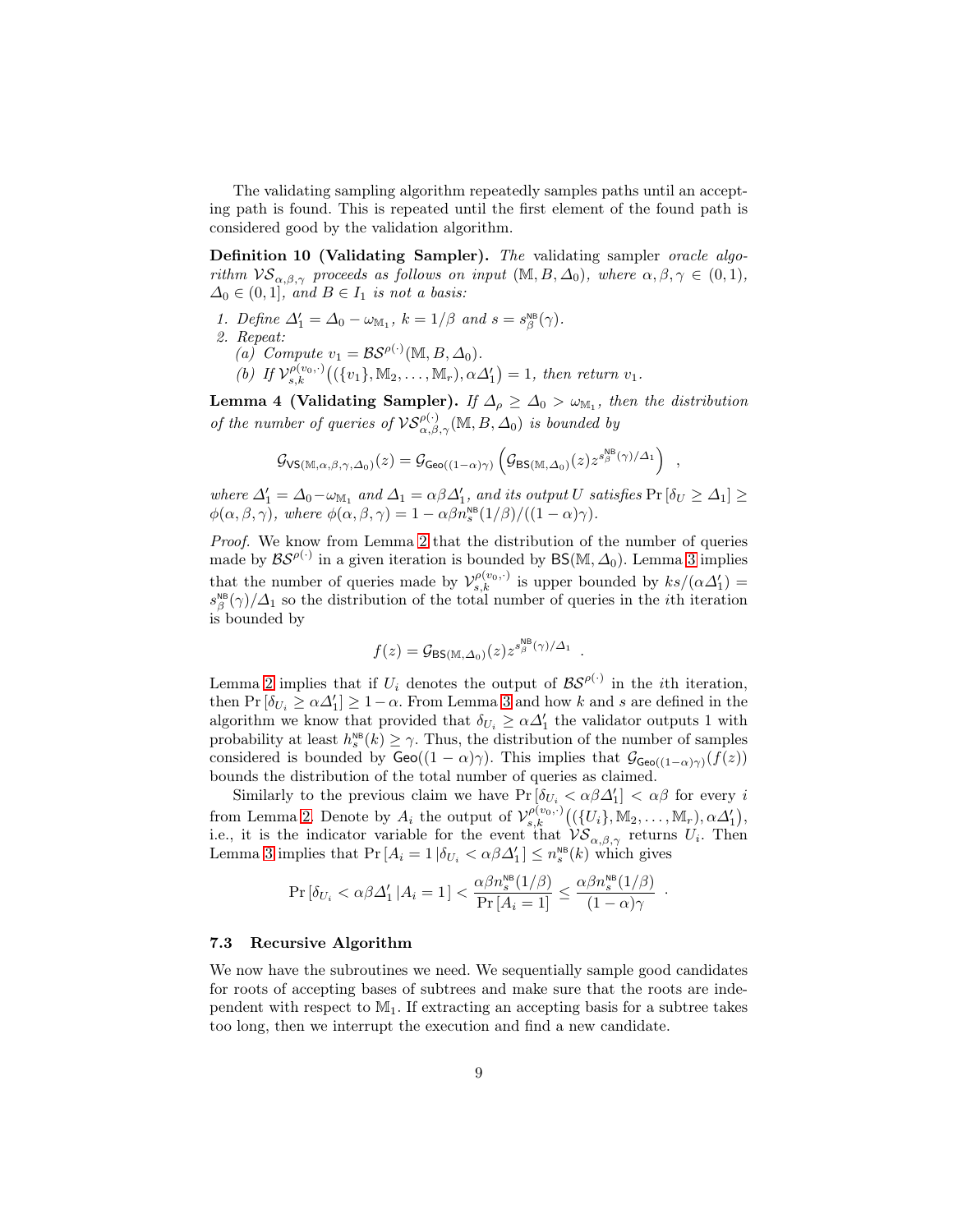To be able to seamlessly talk about both the basic sampler and the validating sampler, the distributions of queries, and bounds on their outputs we use the following notation. The sampling algorithm is defined by:

$$
\mathcal{S}^{\rho(\cdot)}_{\alpha,\beta,\gamma}(\mathbb{M},B,\varDelta)=\begin{cases} \mathcal{BS}^{\rho(\cdot)}(\mathbb{M},B,\varDelta) & \text{if } \beta=1 \\ \mathcal{VS}^{\rho(\cdot)}_{\alpha,\beta,\gamma}(\mathbb{M},B,\varDelta) & \text{otherwise} \end{cases}
$$

The distribution of the number of queries (for a fixed oracle) is denoted by:

$$
\mathsf{S}(\mathbb{M}, \alpha, \beta, \gamma, \Delta) = \begin{cases} \mathsf{BS}(\mathbb{M}, \Delta) & \text{if } \beta = 1\\ \mathsf{VS}(\mathbb{M}, \alpha, \beta, \gamma, \Delta) & \text{otherwise} \end{cases}
$$

The domain of the bounding function  $\phi(\alpha, \beta, \gamma)$  is extended to  $\beta \in (0, 1]$  by setting  $\phi(\alpha, \beta, \gamma) = 1 - \alpha$  when  $\beta = 1$ .

**Definition 11 (Recursive Extractor).** Let  $\mathbb{M} = (\mathbb{M}_0, \dots, \mathbb{M}_r)$  be a matroid tree and assume that R is a  $(\epsilon_1, D_1(\Delta))$ -accepting basis extractor for matroid trees of the form  $({v_1}, M_2, \ldots, M_r)$ , where  $v_1 \in S_1$ . The recursive extractor  $\mathcal{R}_{\kappa}[\mathcal{R}]$ , where  $\kappa = (\alpha, \beta, \gamma, \lambda), \ \alpha, \lambda, \gamma \in (0,1), \ \beta \in (0,1]$ , proceeds as follows on input  $(\mathbb{M}, \Delta_0)$ .

- 1. Set  $\Delta_1 = \alpha \beta (\Delta_0 \omega_{\mathbb{M}_1}), k = k^{\mathsf{D}_1}(\lambda)$ , and  $\mu = \mu_{\mathsf{D}_1(\Delta_1)}$ .
- 2. Set  $B = \emptyset$ , and  $T = \emptyset$ .
- <span id="page-9-0"></span>3. While  $|B| < d_1$ :
	- (a) Compute  $v_1 = \mathcal{S}_{\alpha,\beta,\gamma}^{\rho(\cdot)}(\mathbb{M},B,\Delta_0)$ .
	- (b) Extract subtree  $t = \mathcal{R}^{\rho(v_0,\cdot)}((\{v_1\}, \mathbb{M}_2, \ldots, \mathbb{M}_r), \Delta_1),$  but interrupt the execution and set  $t = \perp$  if it attempts to make more than kµ queries.
	- (c) If  $t \neq \bot$ , then set  $B = B \cup \{v_1\}$  and  $T = T \cup \{t\}.$
- 4. Return the accepting basis tree T.

Remark 2 (Reusing Samples). The accepting paths with common prefix drawn by the sampling algorithm may be re-used by the extractor, but this will only make a difference deep down in the tree due to the relatively large number of additional accepting paths that need to be found higher up in the tree and the fact that paths from the sampler may have to be discarded. To keep the presentation simple we only use this fact in the proof of Theorem [1](#page-10-0) to get slightly better results.

**Lemma 5 (Recursive Extractor).** The algorithm  $\mathcal{R}_{\kappa}[\mathcal{R}]$  is a  $(\epsilon_0, D_0(\Delta))$ accepting basis extractor, where  $\epsilon_0 = \epsilon_1/(\alpha \beta) + \omega_{\mathbb{M}_1}$  and

$$
\mathcal{G}_{\mathsf{D}_0(\Delta_0)}(z) = \prod_{i=1}^{d_1} \mathcal{G}_{\mathsf{Geo}(\phi\lambda)}(\mathcal{G}_{\mathsf{S}(\mathbb{M},\alpha,\beta,\gamma,\Delta_0)}(z) z^{k^{\mathsf{D}_1}(\lambda)\mu_{\mathsf{D}_1(\Delta_1)}})
$$

,

defined by  $\phi = \phi(\alpha, \beta, \gamma)$  and  $\Delta_1 = \alpha \beta (\Delta_0 - \omega_{M_1}).$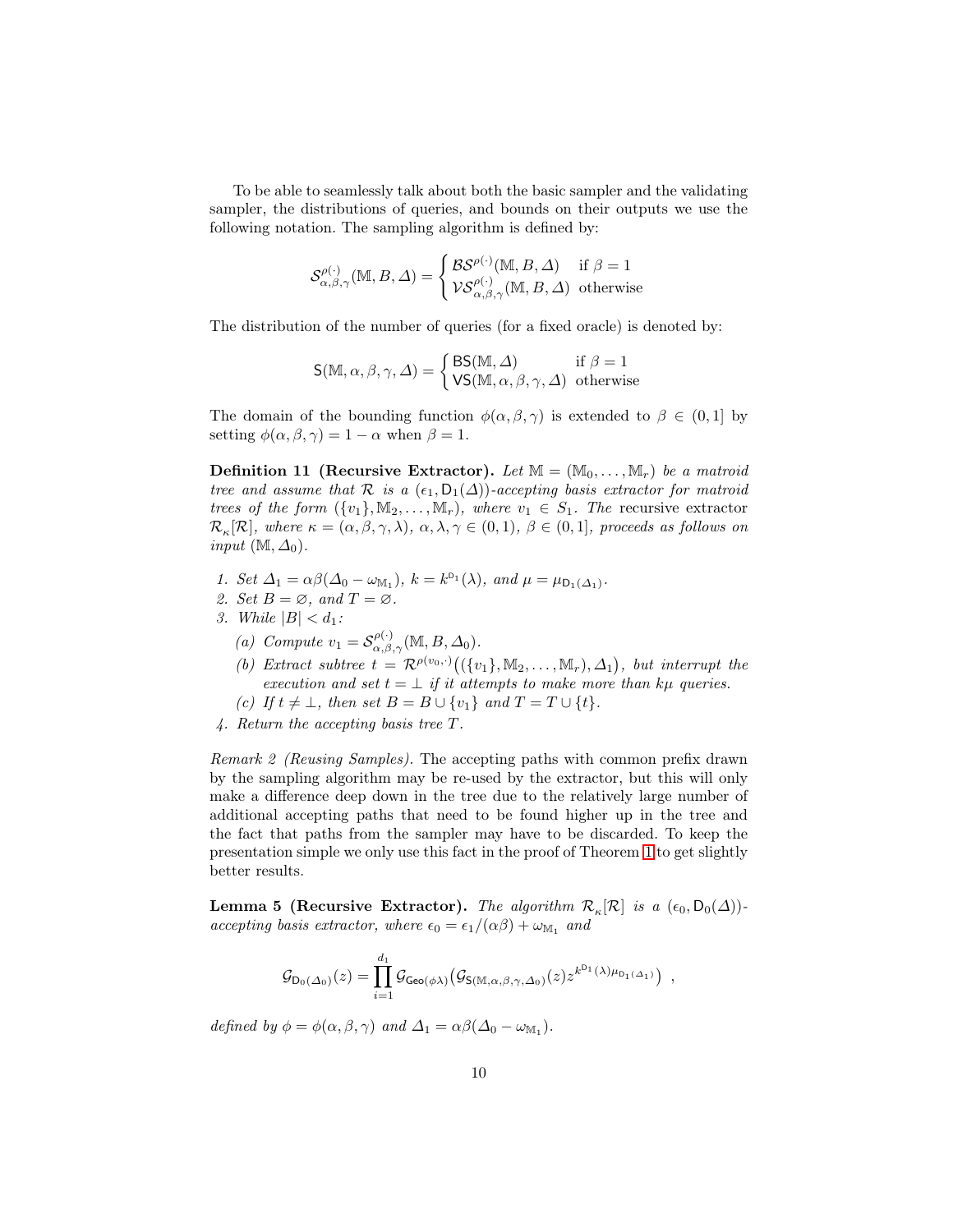Proof. From Lemma [2](#page-7-0) and Lemma [4](#page-8-0) we know that the number of queries made in Step [3a](#page-9-0) has distribution bounded by  $S(\mathbb{M}, \alpha, \beta, \gamma, \Delta_0)$ .

Denote the candidate node in the *i*th iteration by  $U_i$ , i.e., the value denoted  $v_1$  in the algorithm, and denote the output of  $\mathcal{R}^{\rho(v_0,\cdot)}((\{U_i\}, \mathbb{M}_2, \ldots, \mathbb{M}_r), \Delta_1)$ in the *i*th iteration (or  $\perp$  if it is interrupted) by  $T_i$ . Then both Lemma [2](#page-7-0) and Lemma [4](#page-8-0) imply that we have  $Pr[\delta_{U_i} \geq \Delta_1] \geq \phi$ , and by our choice of scalar k we have  $Pr[T_i \neq \bot | \delta_{U_i} \geq \Delta_1] \geq \lambda$ , so  $Pr[T_i \neq \bot] \geq \phi\lambda$ . This means that the distribution of the number of iterations is bounded by  $Geo(\phi\lambda)$ , and we need  $d_1$ successes.

<span id="page-10-1"></span>Corollary 1 (Recursive Extractor). The distribution  $D_0(\Delta)$  satisfies

$$
\mu_{\mathsf{D}_0(\Delta_0)} = \begin{cases}\n\frac{d_1}{(1-\alpha)\lambda} \left( \alpha \frac{1}{\Delta_1} + k^{\mathsf{D}_1}(\lambda) \mu_{\mathsf{D}_1(\Delta_1)} \right) & \text{if } \beta = 1 \\
\frac{d_1}{\phi \lambda} \left( \frac{\alpha \beta + s_\beta^{\mathsf{MB}}(\gamma)}{(1-\alpha)\gamma} \frac{1}{\Delta_1} + k^{\mathsf{D}_1}(\lambda) \mu_{\mathsf{D}_1(\Delta_1)} \right) & \text{otherwise} \\
t_{d_1}^{\mathsf{D}_0}(k) \le t_{d_1}^{\mathsf{cc}}(k) & \text{for } k \in (1, \infty)\n\end{cases}
$$

Proof. The expected value follows from linearity and Wald's equation [\[10\]](#page-16-7) (or directly from Lemma [8\)](#page-20-0). More precisely, it follows from the equalities  $\mu_{\text{Geo}(\phi\lambda)} =$  $1/(\phi \lambda)$ ,  $\Delta'_1 = \Delta_0 - \omega_{\mathbb{M}_1}$ ,  $\Delta_1 = \alpha \beta \Delta'_1$ , and

$$
\mu_{\mathsf{S}(\mathbb{M},\alpha,\beta,\gamma,\Delta_0)} = \left\{ \begin{array}{ll} \frac{1}{\Delta_1'} & \text{if } \beta = 1 \\ \frac{1}{(1-\alpha)\gamma} \left( \frac{1}{\Delta_1'} + \frac{s^{\text{NB}}_\beta(\gamma)}{\Delta_1} \right) & \text{otherwise} \end{array} \right.
$$

and the fact that  $\phi = 1 - \alpha$  when  $\beta = 1$ . The tail bound follows directly from Theorem [7](#page-22-0) for this type of compound geometric distribution.

#### 7.4 Accepting Basis Extractor

We now let the recursive extractor  $\mathcal R$  invoke itself recursively until it suffices to invoke the basic extractor  $\beta$ . For each additional recursive call needed, there is growth in the extraction error, but this only depends on the quantity  $\nu =$  $1/(\alpha\beta)$ , apart from the matroid subdensity which is fixed. Given a fixed  $\nu$  we may optimize all other parameters to minimize the expected number of queries, since our tail bound does not depend on the expected value. All we need to do this is the rank of the matroid and a bound on the distribution of the number of queries needed in the next recursive call.

<span id="page-10-0"></span>**Theorem 1 (Extractor).** For every  $\nu_1, \ldots, \nu_{r-1} > 1$  there exist parameters  $\kappa_i = (\alpha_i, \beta_i, \gamma_i, \lambda_i)$  such that the oracle algorithm  $\mathcal{X}_\kappa = \mathcal{R}_{\kappa_1}[\mathcal{R}_{\kappa_2}[\cdots \mathcal{R}_{\kappa_{r-2}}[\mathcal{B}]\cdots]],$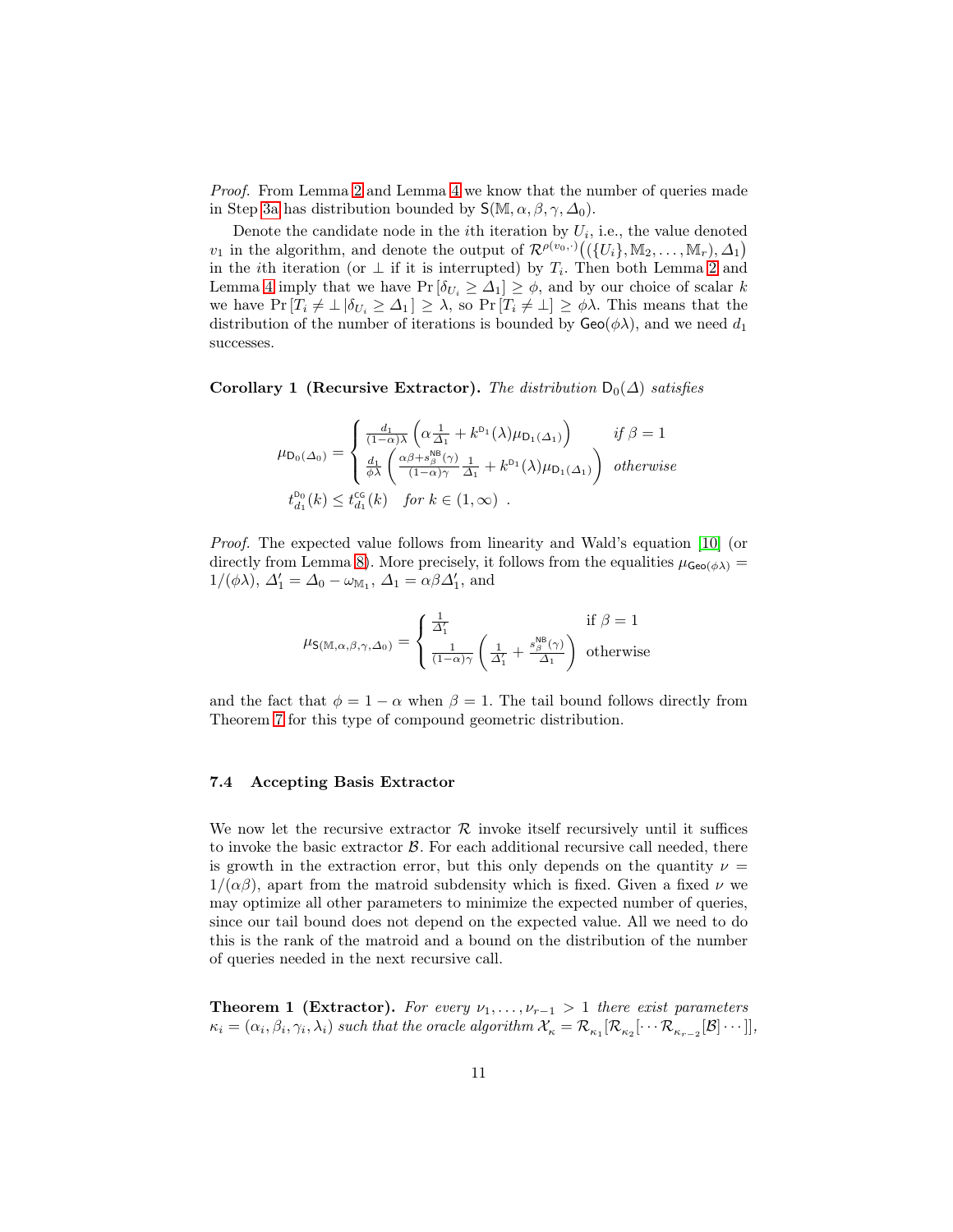is a  $(\epsilon_0, D(\Delta_0))$ -accepting basis extractor for matroid trees of depth r where:

$$
\epsilon_0 = \sum_{i \in [r]} \omega_{\mathbb{M}_i} \prod_{j \in [i-1]} \nu_j \qquad \qquad (extraction \ error)
$$
 (1)

$$
\mu_{\mathsf{D}_0(\Delta_0)} \le \frac{c_0 \prod_{j \in [r]} d_j}{\Delta_0 - \epsilon_0} \qquad \qquad \text{(expected number of queries)} \qquad (2)
$$

$$
t_{d_1}^{D_0}(k) \le t_{d_1}^{c_6}(k) \quad \text{for } k > 1 \tag{tail bound}
$$
\n
$$
(3)
$$

where the constant  $c_0$  is defined by  $c_{r-1} = 1$  and  $c_i = f_S(d_{i+1}, \nu_{i+1}, c_{i+1})$  for  $i = r - 2, \ldots, 0$ , using

$$
f_{\text{BS}}(d, \nu, c) = \frac{\nu^2}{(\nu - 1)} \cdot \min\{k/h_d^{\text{CG}}(k)\} \cdot c
$$
  
\n
$$
f_{\text{VS}}(d, \nu, c) = \min_{\alpha, s, k} \left\{ \frac{\nu}{\phi(\alpha, \nu\alpha, \gamma)} \left( \frac{1+s}{(1-\alpha)h_s^{\text{NB}}(\nu\alpha)h_d^{\text{CG}}(k)} \cdot \frac{d_i}{D_{i+1,r}} + \frac{k}{h_d^{\text{CG}}(k)} \cdot c \right) \right\}
$$
  
\n
$$
f_{\text{S}}(d, \nu, c) = \min \left\{ f_{\text{BS}}(d, \nu, c), f_{\text{VS}}(d, \nu, c) \right\},
$$
  
\nwith  $D_{i,r} = \prod_{j \in [i,r]} d_j, \alpha \in (0, 1/\nu), s \in \mathbb{N}^+, \text{ and } k \in (1, \infty).$ 

Both strategies give convoluted expressions, but we choose to not simplify, since they tell a story and are readily computed numerically. The first factor in  $f_{\text{BS}}(d, \nu, c)$  represents how aggressively we use Markov's bound, i.e., how good we want a sample to be. The second factor represents the tradeoff between the number of attempts needed to complete a recursive call and how long it is allowed to run. This factor appears as a term in the second factor of the validating sampling strategy as well, but here it is balanced with the first term where s represents how many samples are used for validation. This is only worthwhile when  $D_{i+1,r}$  and c are large.

Note that it is easy to compute optimal parameters for the algorithm for any concrete protocol. We prove a slightly stronger result where we exploit the special properties of leaves.

Proof (Theorem [1\)](#page-10-0). The tail bound follows directly from Corollary [1.](#page-10-1)

Bounding the extraction error. If we set  $\zeta_i = \alpha_i \beta_i$  for  $i \in [r-1]$  and  $\zeta_r = 1$ , then we have  $\Delta_i = \zeta_i(\Delta_{i-1} - \omega_{\mathbb{M}_i})$  for  $i \in [r]$  which expands to

$$
\Delta_r = \Delta_0 \prod_{i \in [r]} \zeta_i - \sum_{i \in [r]} \omega_{\mathbb{M}_i} \prod_{j \in [i,r]} \zeta_j.
$$

The basic extractor requires that  $\Delta_{r-1}-\omega_{\mathbb{M}_r}=\Delta_r>0$  to work, so the extraction error is given by

$$
\epsilon_0 = \sum_{i \in [r]} \frac{\omega_{\mathbb{M}_i}}{\prod_{j \in [i-1]} \zeta_j} = \sum_{i \in [r]} \omega_{\mathbb{M}_i} \prod_{j \in [i-1]} \nu_j.
$$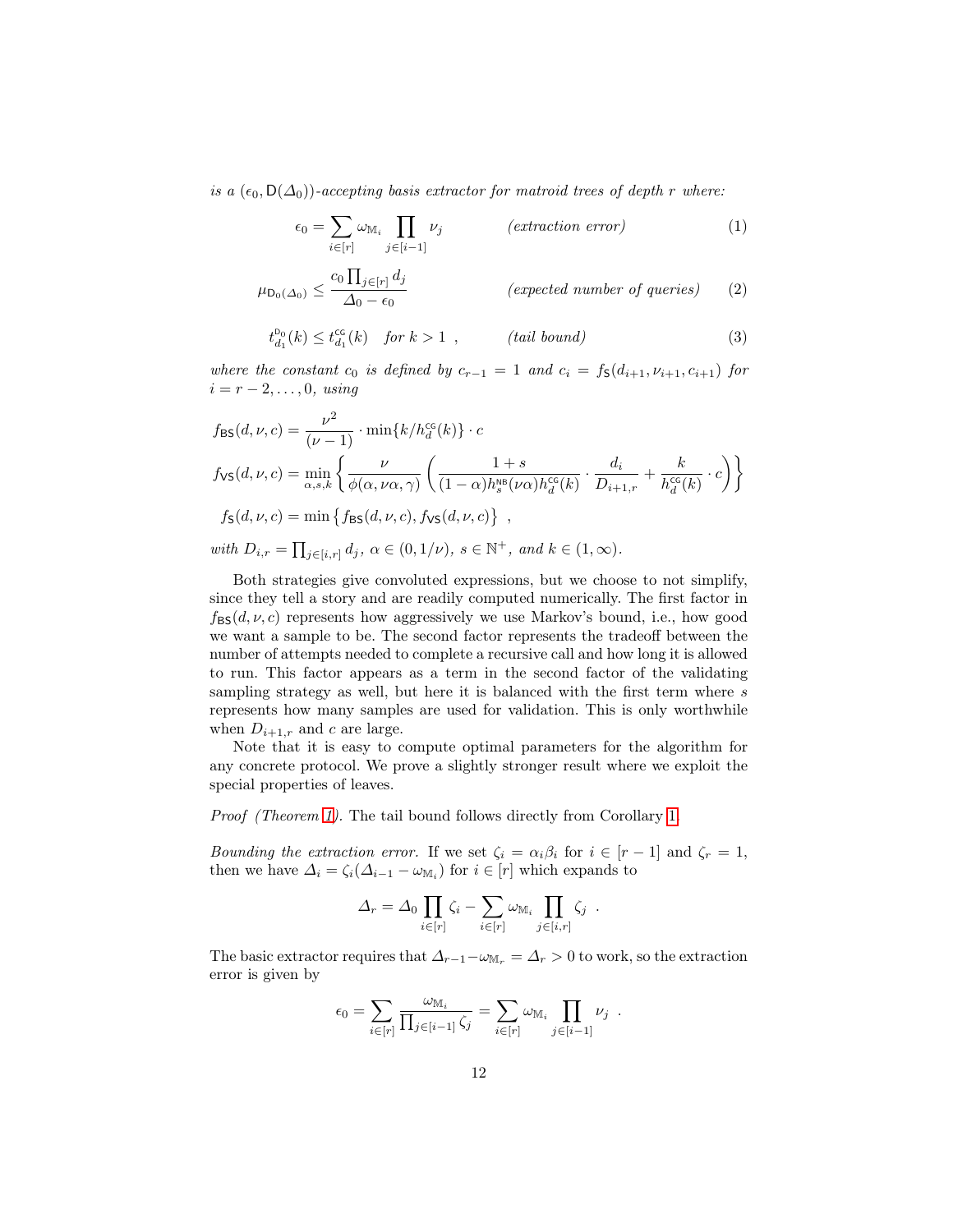Deriving parameters. Next we consider the problem of deriving  $\alpha_i$ ,  $\beta_i$ ,  $\gamma_i$ , and  $\lambda_i$ from  $\zeta_i$ . Define  $\mathcal{X}_{\kappa,i} = \mathcal{R}_{\kappa_i}[\mathcal{R}_{\kappa_{i+1}}[\cdots \mathcal{R}_{\kappa_{r-2}}[\mathcal{B}]\cdots]]$ . We will express the expected running time of  $\mathcal{X}_{\kappa,i}$  on the form  $c_i D_{i+1,r}/\Delta_i$  for a constant  $c_i$  provided that its oracle  $\rho_i(\cdot)$  and input  $(N_i, \Delta_i)$  are reasonably good. More precisely, it is called with an oracle of the form  $\rho_i(\cdot) = \rho(v_0, \ldots, v_{i-2}, \cdot)$  and a matroid tree  $N_i = (\{v_{i-1}\}, \mathbb{M}_i, \dots, \mathbb{M}_r)$  for some values  $v_i \in S_i$ . Denote by  $\Delta_0$  the original estimated probability used as input to  $\mathcal{X}_{\kappa,1}$  and define

$$
\Delta_i' = \Delta_{i-1} - \omega_{\mathbb{M}_i} \quad , \quad \Delta_i = \zeta_i \Delta_i' \quad \text{and} \quad \epsilon_i = \zeta_i (\epsilon_{i-1} - \omega_{\mathbb{M}_i})
$$

for  $i \in [r]$ .

Basic sampling strategy. Consider first the strategy where the non-validating sampler is used, i.e., we have  $\beta_i = 1$  and  $\zeta_i = \alpha_i$ . If we exploit the fact that the path through the sampled node can be re-used we have

$$
\mu_{\mathsf{D}_{i-1}(\Delta_{i-1})} = \frac{d_i}{(1 - \alpha_i)\lambda_i} k^{\mathsf{D}_i}(\lambda_i) \mu_{\mathsf{D}_i(\Delta_i)}
$$
  
\n
$$
= \frac{d_i k^{\mathsf{D}_i}(\lambda_i)}{(1 - \alpha_i)\lambda_i} \cdot \frac{c_i D_{i+1,r}}{\Delta_i - \epsilon_i}
$$
  
\n
$$
= \frac{k^{\mathsf{D}_i}(\lambda_i)}{(1 - \alpha_i)\lambda_i} \cdot c_i \cdot \frac{D_{i,r}}{\alpha_i(\Delta_{i-1} - \epsilon_{i-1})}
$$
  
\n
$$
= \frac{1}{\alpha_i(1 - \alpha_i)} \cdot \frac{k^{\mathsf{D}_i}(\lambda_i)}{\lambda_i} \cdot c_i \cdot \frac{D_{i,r}}{\Delta_{i-1} - \epsilon_{i-1}}
$$

.

If we choose an optimal  $\lambda_i$ , then

$$
c_{i-1} = \frac{1}{\alpha_i (1 - \alpha_i)} \cdot \frac{k^{b_i}(\lambda_i)}{\lambda_i} \cdot c_i = f_{\text{BS}}(d_i, \nu_i, c_i) .
$$

Validating sampling strategy. Next we consider the strategy where samples are validated before use and we are not extracting leaves in the recursive call, i.e., we have  $i < r-2$ ,  $\beta_i < 1$ , and  $\zeta_i = \alpha_i \beta_i$ . In this case re-using leaves has limited value and we have

$$
\mu_{\mathsf{D}_{i-1}(\Delta_{i-1})} = \frac{d_i}{\phi_i \lambda_i} \left( \frac{\zeta_i + s_{\beta_i}^{\text{BS}}(\gamma_i)}{(1 - \alpha_i)\gamma_i} \frac{1}{\Delta_i} + k^{\mathsf{D}_i}(\lambda_i) \mu_{\mathsf{D}_i(\Delta_i)} \right)
$$
  
\n
$$
= \frac{d_i}{\zeta_i \phi_i \lambda_i} \left( \frac{\zeta_i + s_{\beta_i}^{\text{NS}}(\gamma_i)}{(1 - \alpha_i)\gamma_i} \frac{1}{\Delta_{i-1} - \epsilon_{i-1}} + k^{\mathsf{D}_i}(\lambda_i) \frac{c_i D_{i+1,r}}{\Delta_{i-1} - \epsilon_{i-1}} \right)
$$
  
\n
$$
= \frac{1}{\zeta_i \phi_i} \left( \frac{\zeta_i + s_{\beta_i}^{\text{NS}}(\gamma_i)}{(1 - \alpha_i)\gamma_i \lambda_i} \cdot \frac{d_i}{D_{i+1,r}} + \frac{k^{\mathsf{D}_i}(\lambda_i)}{\lambda_i} \cdot c_i \right) \frac{D_{i,r}}{\Delta_{i-1} - \epsilon_{i-1}}
$$

If we choose parameters optimally, then we have

$$
c_{i-1} = \frac{1}{\zeta_i \phi_i} \left( \frac{\zeta_i + s^{\text{NS}}_{\beta_i}(\gamma_i)}{(1 - \alpha_i)\gamma_i \lambda_i} \cdot \frac{d_i}{D_{i+1,r}} + \frac{k^{D_i}(\lambda_i)}{\lambda_i} \cdot c_i \right) \leq f_{\text{VS}}(d_i, \nu_i, c_i) .
$$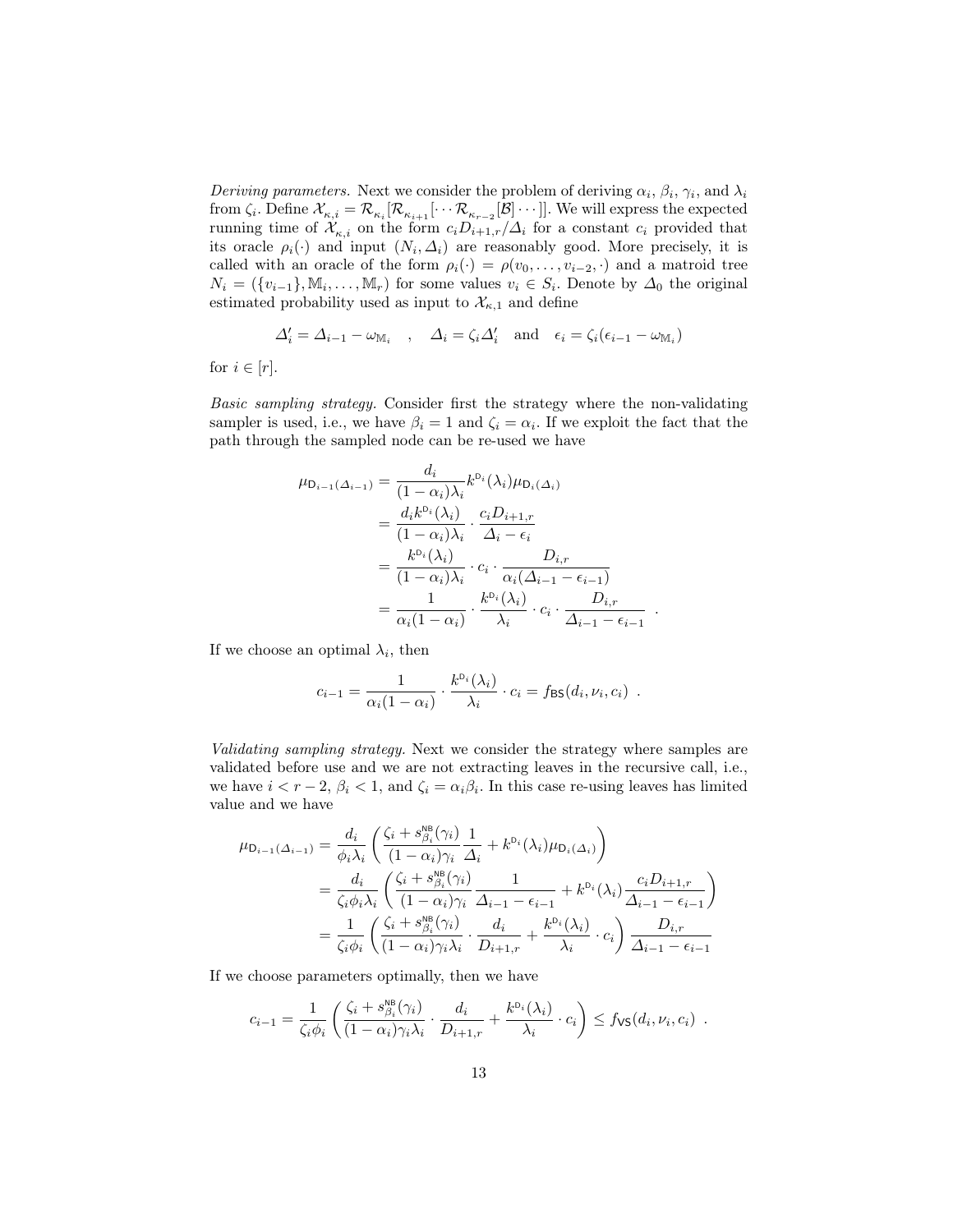Leaves allow sharper bounds. Recursive calls deep in the tree are special in two ways. Firstly, the distribution of the number of queries is negative binomial, so a slightly sharper head bound  $h_{d_r}^{\text{NS}}(k)$ , instead of  $h_{d_r}^{\text{CG}}(k)$ , can be used to bound the probability that B completes in time  $k\mu_{\mathsf{D}_{r-1}(\Delta_{r-1})}$ .

Secondly, and more importantly for the second strategy it is worthwile to reuse paths from the sampler in the recursive call if  $d_r$  is large. This gives a mutual dependency between the parameters of recursive calls at depth  $r-2$  and  $r-1$ , but fortunately the advantage of re-use diminishes quickly, so it suffices to consider this for  $\mathcal{X}_{\nu,r-2}$ . In this case we have  $c_{r-1} = \max\{1, d_r - 1 - s_{\beta_{r-2}}^{\text{NB}}(\gamma_{r-2})\}/d_r$ .

#### 7.5 Interpretation

In the following we assume that  $\Delta_0$  is a tight lower bound of  $\Delta_0$ , since this is a setup assumption in our approach. The expected running time of the extractor is poly/ $(\Delta_0 - \epsilon_0)$  as expected for a proof of knowledge with knowledge error  $\epsilon_0$ .

We may choose  $\nu_i$  arbitrarily close to one and conclude that a witness can be extracted provided that  $\Delta_0$  is slightly larger than  $\epsilon = \sum_{i \in [r]} \omega_{\mathbb{M}_i}$ , which coincides with our intuition about the soundness of special-sound protocols in general, i.e., to convince a verifier of a false statement it suffices in general to guess a challenge value correctly in at least one round. This is optimal in the sense that it is necessary to exploit dependencies between the rounds in the protocol to establish a smaller soundness error.

Note that Bellare and Goldreich's definition of a proof of knowledge [\[3\]](#page-16-4) is satisfied regardless of how small we make  $\nu_i > 1$ . However, if we choose  $\nu_i$  based on a given  $\Delta_0$  such that  $\epsilon_0 < \Delta_0$ , then the expected number of queries of the extractor has the form  $f(\Delta_0)/(\Delta_0 - \epsilon_0)$ , where  $f(\Delta_0)$  grows superexponentially when  $\Delta_0$ approaches  $\epsilon$ . Conversely, we may set  $\nu_i \approx 2$  to minimize the expected running time of the extractor and accept an extraction error of the form  $\sum_{i \in [r]} 2^{i-1} \omega_{\mathbb{M}_i}$ . This begs the question: What is the knowledge error of the protocol?

A protocol is said to be a proof of knowledge with knowledge error  $\epsilon_*$  if there is an extractor that outputs the witness in expected time  $\text{poly}/(\Delta_{\rho}-\epsilon_*)$ . On the one hand we can make  $\epsilon_*$  arbitrarily close to  $\epsilon$  (and it cannot be smaller), but on the other hand this causes a drastic loss in security in terms of the running time of the extractor. Squeezing  $\epsilon_*$  in this way is arguably an abuse of the definition, but we still think that it is more natural to view the knowledge error as a property of the extractor and not of the protocol.

#### 7.6 Counting Predicate Queries Suffices

We have no control over how the prover distributes its running time over the execution of the protocol. Counting queries may be viewed as the worst case where the vast majority of the work is performed right before the last round.

Above we have ignored all overhead costs in the extraction algorithms and focused on the number of oracle queries. The only potentially non-linear operation performed by the algorithms that is not already captured by the evaluation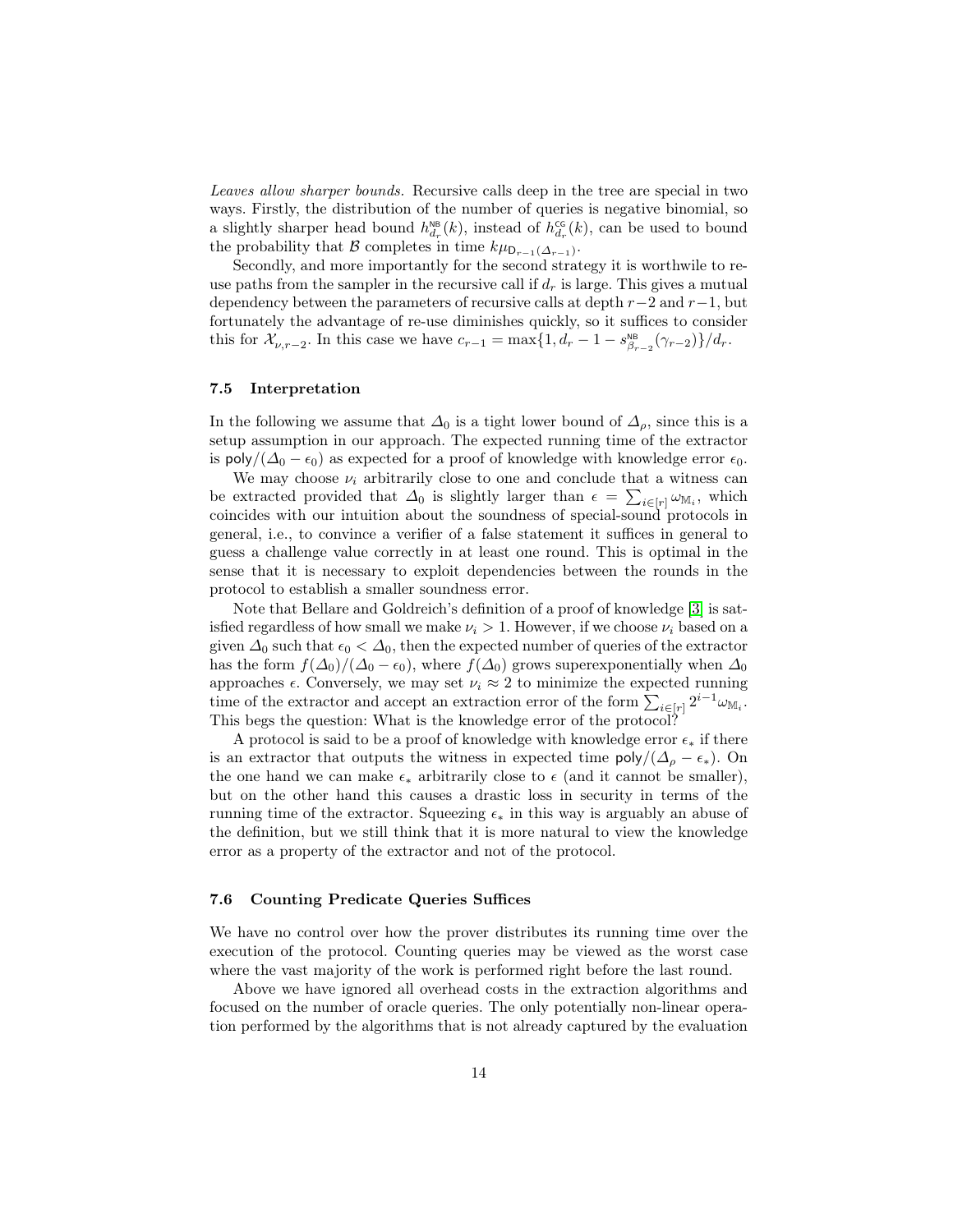of the predicate is sampling from the complement of a flat in a matroid. Note that small subdensity does not imply that verifying independence is efficient. Consider the following definition.

**Definition 12 (Sampling Cost).** Let  $\mathbb{M}$  be a matroid of rank d. Then  $\mathbb{M}$  has sampling cost  $c_M$  if there exists a probabilistic algorithm Alg with running time  $c_M$  such that setting  $a_0 = \emptyset$  and computing  $(a_i, b_i) = \mathsf{Alg}(a_{i-1})$  for  $i = 1, ..., d$ gives a uniformly distributed basis  $\{b_1, \ldots, b_d\}$  of M.

The value  $a_i$  is used to store any pre-computation used by Alg to complete the task within the required time. One can give more precise running times for the extractors by including the cost for sampling in the the analysis, but we choose to not do this, since for the matroids of protocols the running time of the sampling algorithm is typically linear in  $i$  with a unit cost that is a multiplication in a field or similar.

## <span id="page-14-1"></span>8 Special Soundness

We can now express a general form of special soundness using matroid trees. Note that the message spaces and what usually appears as the knowledge error in concrete presentations are captured by the ground sets, ranks, and the subdensities of the matroids.

Recall that  $\langle \mathcal{P}^*, \mathcal{V}_c \rangle(x)$  denotes the verdict of V regarding an interaction with a prover  $\mathcal{P}^*$  on common input x and using a random tape  $c = (v_1, \ldots, v_r)$  of challenges. The following definition instantiates our abstract predicate.

<span id="page-14-0"></span>**Definition 13 (Prover Predicate).** The prover predicate  $\rho[\mathcal{P}^*]$  for a publiccoin protocol  $(\mathcal{P}, \mathcal{V})$  is defined by  $\rho[\mathcal{P}^*](v) = \langle \mathcal{P}^*, \mathcal{V}_c \rangle(v_0)$ , where  $c = (v_1, \ldots, v_r)$ .

Definition 14 (Accepting Transcript Tree). A rooted unordered directed tree T with vertex labels  $\ell(\cdot)$  is an accepting transcript tree for V if every leaf has depth r and for every path  $(u_0, \ldots, u_r)$  in  $T: (v_{u_0}, a_{u_0}, \ldots, v_{u_r}, a_{u_r})$  is accepting, and  $\ell(u_i) = (v_{u_i}, a_{u_i}).$ 

Note that  $v_{u_0}$  corresponds to the instance of the execution. This notation makes more sense when one considers the protocol as embedded into a larger protocol where the instance is chosen as the result of a random process under the influence of the adversary. We need a convenient notation to project the labels of the tree to their verifier message parts to allow us to state conditions on accepting transcript trees.

**Definition 15 (Challenge Tree).** The challenge tree  $\mathcal{C}(T)$  of an accepting transcript tree T with vertex labels  $\ell(\cdot)$  has the same nodes and vertices, but labels defined by  $\ell'(u) = v$ , where  $\ell(u) = (v, a)$ .

**Definition 16 (Special Soundness).** A  $(2r + 1)$ -message public coin-protocol  $(\mathcal{P}, \mathcal{V})$  is  $((\mathbb{M}_1, \ldots, \mathbb{M}_r), p)$ -special-sound for an NP relation R, where  $\mathbb{M}_i =$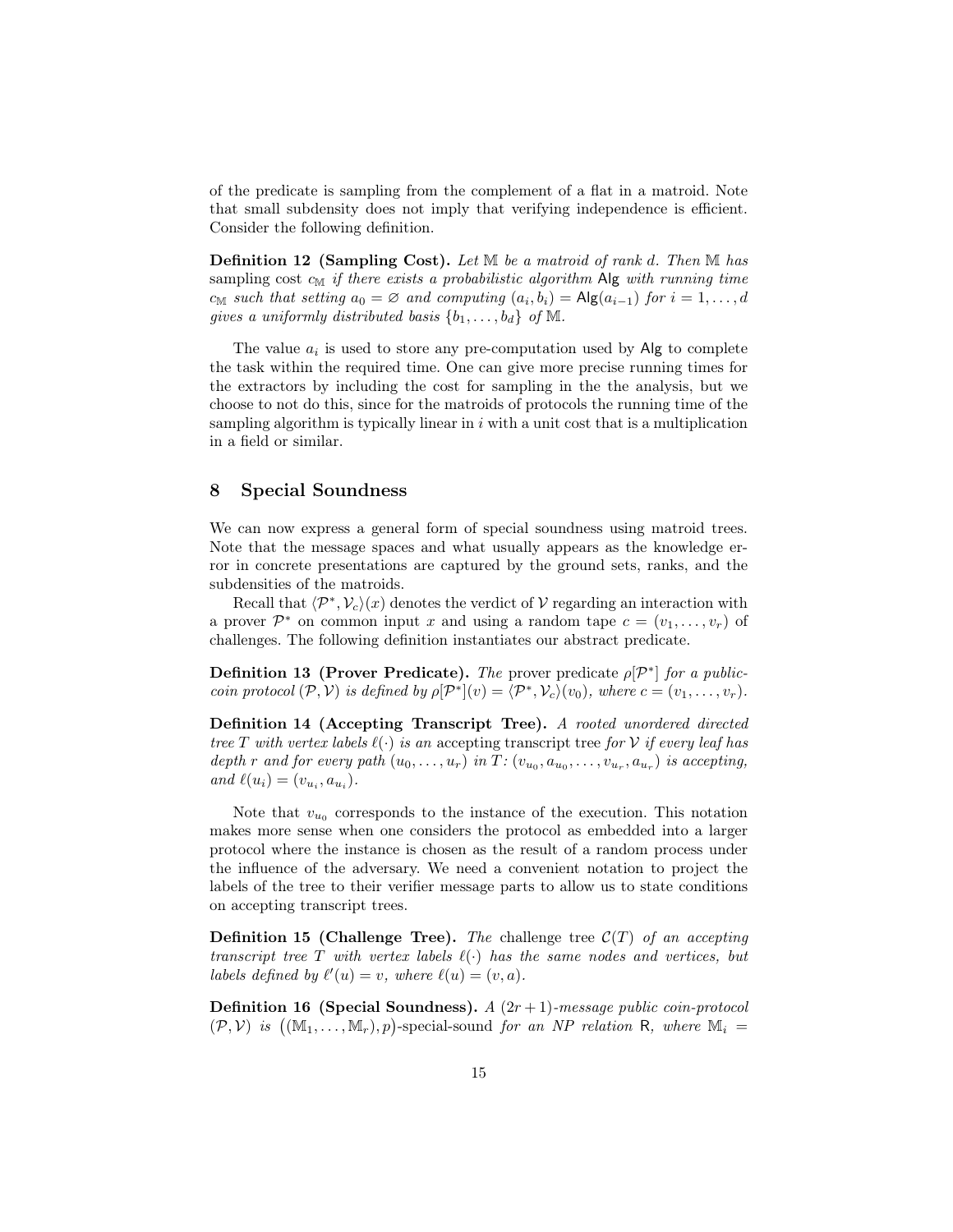$(S_i, I_i)$  is a matroid, if the ith message of  $\mathcal V$  is chosen randomly from  $S_i$ , and there exists a witness extraction algorithm  $W$  that given an accepting transcript tree T such that  $\mathcal{C}(T)$  is basis subtree of  $(\{x\}, \mathbb{M}_1, \ldots, \mathbb{M}_r)$  outputs a witness w such that  $(x, w) \in \mathbb{R}$  in time p.

## 9 Piece-wise Special Soundness

Some protocols require multiple rounds of extraction because matroids and values that need to be extracted may depend on what have been extracted so far. This is often the case where multiple witnesses can be extracted in principle, but only one witness can be extracted without violating a computational assumption, e.g., proofs of shuffles [\[5,](#page-16-8)[9\]](#page-16-9).

This does not quite fit into the framework we have presented, since the matroids are fixed, but we can still capture the extraction properties of such protocols in a way that has the same flavor as special soundness. To this end we decompose an NP relation.

Definition 17 (Decomposable NP Relation). An NP relation R has a decomposition  $(R_1[\cdot], \ldots, R_k[\cdot])$ , where  $R_i[\cdot]$  is a family of NP relations if  $(x, w) \in R$ if and only if there exists  $y_1, \ldots, y_k$  such that  $(x, y_j) \in R_j[y_1, \ldots, y_{j-1}]$  for  $j \in [k]$ .

The idea is now that we can think of a protocol as special-sound if we can decompose the NP relation into a number of steps and device an extractor for each step using the approach already presented. This may seem complicated, but turns out to be convenient and preserves the strong properties of special soundness.

Definition 18 (Piece-wise Special Soundness). A  $(2r + 1)$ -message public coin-protocol  $(\mathcal{P}, \mathcal{V})$  is piece-wise  $(\mathbb{M}[\cdot], p)$ -special-sound for an NP relation R with decomposition  $(R_1[\cdot], \ldots, R_k[\cdot])$ , where  $\mathbb{M}_j[\cdot]$  is a family of matroid trees of depth r if  $(\mathcal{P}, \mathcal{V})$  is  $(\mathbb{M}_j[z], p_j)$ -special-sound for  $\mathsf{R}_j[z]$  for every  $z = (y_1, \ldots, y_j)$ such that  $(x, y_l) \in \mathsf{R}_l[y_1, \ldots, y_{l-1}]$  for  $l \in [j]$ , and  $p = \sum_{j \in [k]} p_j$ .

Although the parametrized matroids have the same ground sets, the sets of independence sets may differ. It is natural to abuse notation and think of a piece-wise special sound protocol as being special sound, but the decomposition of the NP relation and parametrized matroids must be provided along with the algorithms that compute a witnesses from accepting transcript trees.

## References

<span id="page-15-0"></span>1. L. Babai. Trading group theory for randomness. In R. Sedgewick, editor, Proceedings of the 17th Annual ACM Symposium on Theory of Computing, May 6-8, 1985, Providence, Rhode Island, USA, pages 421–429. ACM, 1985.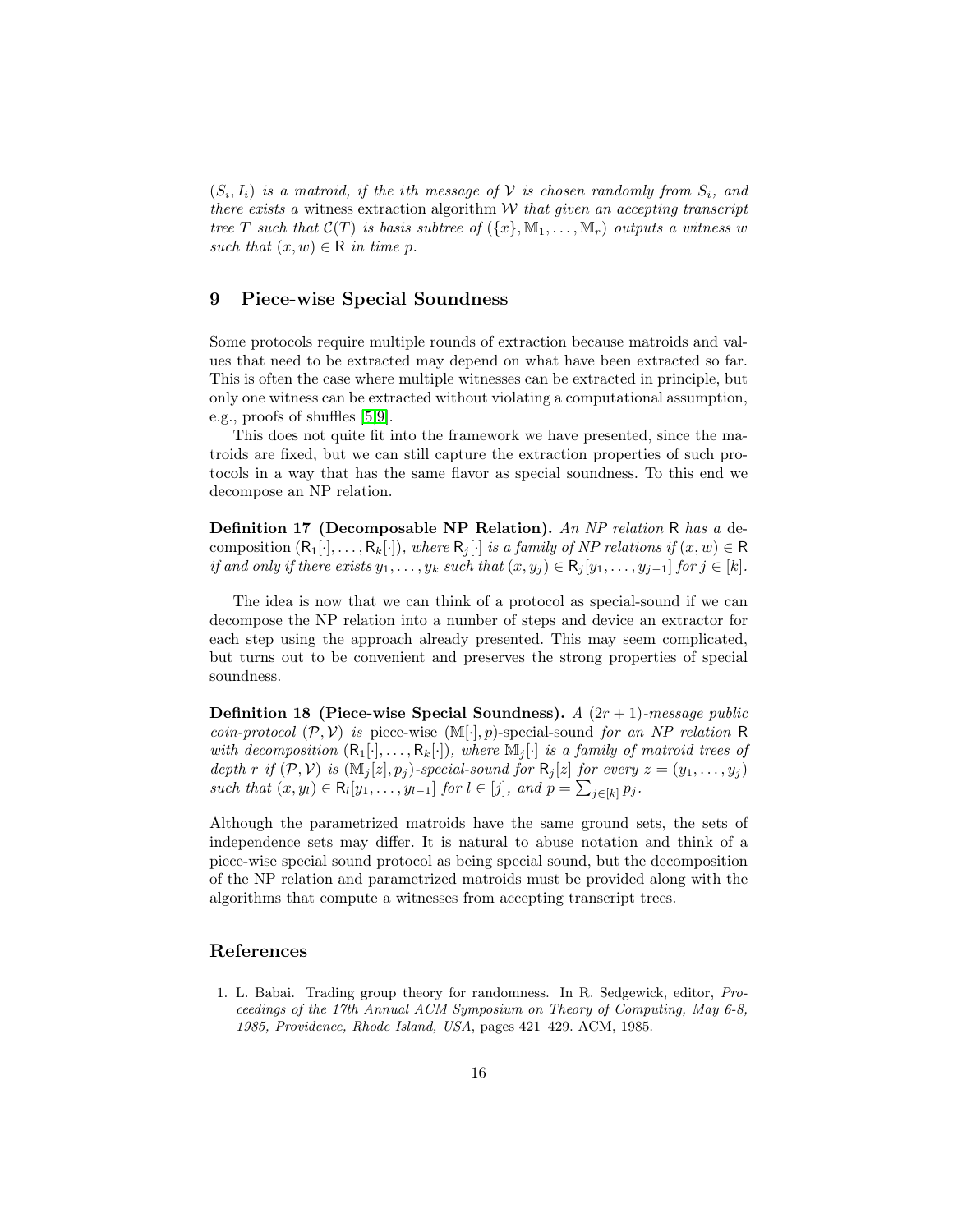- <span id="page-16-3"></span>2. M. Bellare, J. A. Garay, and T. Rabin. Fast batch verification for modular exponentiation and digital signatures. In K. Nyberg, editor, Advances in Cryptology - EUROCRYPT '98, International Conference on the Theory and Application of Cryptographic Techniques, Espoo, Finland, May 31 - June 4, 1998, Proceeding, volume 1403 of Lecture Notes in Computer Science, pages 236–250. Springer, 1998.
- <span id="page-16-4"></span>3. M. Bellare and O. Goldreich. On defining proofs of knowledge. In E. F. Brickell, editor, Advances in Cryptology - CRYPTO '92, 12th Annual International Cryptology Conference, Santa Barbara, California, USA, August 16-20, 1992, Proceedings, volume 740 of Lecture Notes in Computer Science, pages 390–420. Springer, 1992.
- <span id="page-16-1"></span>4. R. Cramer, I. Damgård, and B. Schoenmakers. Proofs of partial knowledge and simplified design of witness hiding protocols. In Y. Desmedt, editor, Advances in Cryptology - CRYPTO '94, 14th Annual International Cryptology Conference, Santa Barbara, California, USA, August 21-25, 1994, Proceedings, volume 839 of Lecture Notes in Computer Science, pages 174–187. Springer, 1994.
- <span id="page-16-8"></span>5. J. Furukawa and K. Sako. An efficient scheme for proving a shuffle. In J. Kilian, editor, Advances in Cryptology - CRYPTO 2001, 21st Annual International Cryptology Conference, Santa Barbara, California, USA, August 19-23, 2001, Proceedings, volume 2139 of Lecture Notes in Computer Science, pages 368–387. Springer, 2001.
- <span id="page-16-0"></span>6. S. Goldwasser, S. Micali, and C. Rackoff. The knowledge complexity of interactive proof systems. SIAM J. Comput., 18(1):186–208, 1989.
- <span id="page-16-5"></span>7. S. Janson. Tail bounds for sums of geometric and exponential variables, 2017.
- <span id="page-16-2"></span>8. C. Schnorr. Efficient signature generation by smart cards. J. Cryptology, 4(3):161– 174, 1991.
- <span id="page-16-9"></span>9. B. Terelius and D. Wikström. Proofs of restricted shuffles. In D. J. Bernstein and T. Lange, editors, Progress in Cryptology - AFRICACRYPT 2010, Third International Conference on Cryptology in Africa, Stellenbosch, South Africa, May 3-6, 2010. Proceedings, volume 6055 of Lecture Notes in Computer Science, pages 100–113. Springer, 2010.
- <span id="page-16-7"></span>10. A. Wald. On cumulative sums of random variables. Ann. Math. Statist., 15(3):283– 296, 09 1944.

## <span id="page-16-6"></span>A Matroids

We recall one set of definitions for matroids and some of their properties.

**Definition 19 (Matroid).** A matroid is a pair  $(S, I)$  of a ground set S and a set  $I \subset 2^S$  of independence sets such that:

- 1. I is non-empty,
- 2. if  $A \in I$  and  $B \subset A$ , then  $B \in I$ , and
- 3. if  $A, B \in I$  and  $|A| > |B|$ , then there exists an element  $a \in A \setminus B$  such that  ${a} \cup B \in I$ .

**Definition 20 (Submatroid).** Let  $(S, I)$  be a matroid and  $S' \subset S$ . The submatroid induced by S' is the pair  $(S', I')$  defined by  $I' = I \cap 2^{S'}$ .

**Definition 21 (Basis).** Let  $(S, I)$  be a matroid. A set  $B \in I$  such that  $B \cup \{x\} \notin$ *I* for every  $x \in S \setminus B$  is a basis.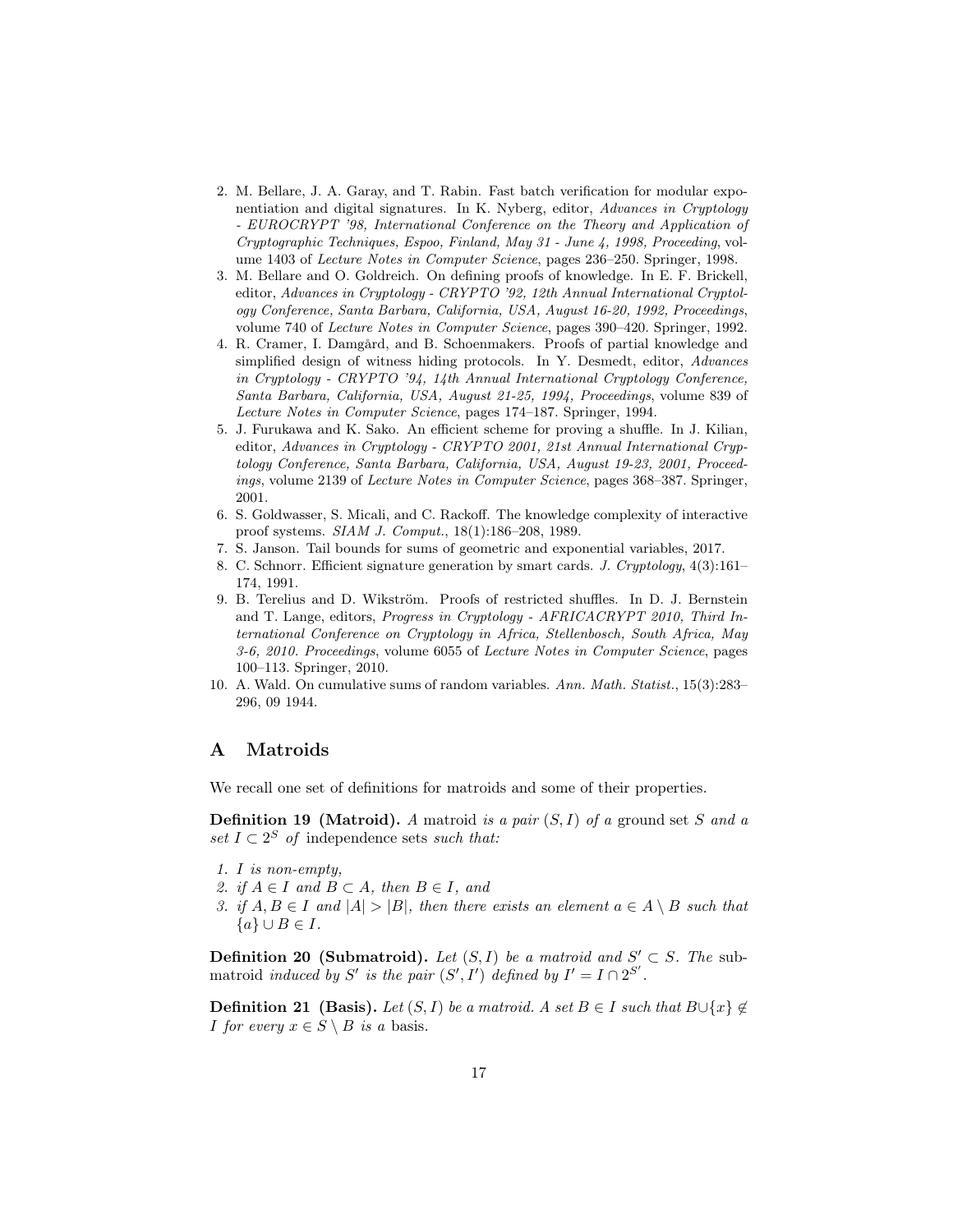**Definition 22 (Rank).** The rank of a matroid  $(S, I)$  is the unique cardinality of each basis in I.

**Definition 23 (Rank of Set).** Let  $(S, I)$  be a matroid and  $A \subset S$ . The rank  $rank(A)$  of A is the rank of the submatroid induced by A.

**Definition 24 (Span and Flats).** Let  $(S, I)$  be a matroid and  $A \subset S$ . The span of A is defined by  $\textsf{span}(A) = \{x \in S \mid \textsf{rank}(A \cup \{x\}) = \textsf{rank}(A)\}\$  and A is a flat if  $\text{span}(A) = A$ .

## B Generic Bounds on Random Variables

We use two standard bounds in this paper depending on how much we know about a distribution and how important it is to give a tight bound. Markov's inequality can be applied to any distribution for which the expected value can be estimated. There are many variations of Chernoff's bound depending on what is most convenient and how precisely it is stated. We state the bounds in their traditional forms.

**Theorem 2 (Markov's Inequality).** Let  $X$  be a non-negative random variable over  $\mathbb R$  with expected value  $\mu$  and let  $k \in (1,\infty)$ . Then  $\Pr[X \geq k\mu] \leq \frac{1}{k}$ .

<span id="page-17-0"></span>**Theorem 3 (Chernoff's Inequalities).** Let  $X_1, \ldots, X_n$  be independent binary random variables such that  $Pr[X_i = 1] = p$  and define  $X = \sum_{i=1}^{n} X_i$ . Then for every  $\delta \in (0,1)$ :

$$
\Pr\left[X < (1 - \delta)np\right] < e^{-\frac{\delta^2 p}{2}n} \quad \text{and}
$$
\n
$$
\Pr\left[X > (1 + \delta)np\right] < e^{-\frac{\delta^2 p}{3}n} \quad .
$$

We remark that the slight asymmetry due to the factors  $1/2$  and  $1/3$  in the exponents of the bounds is necessary.

## C Generating Functions

Probability and moment generating functions are convenient ways to describe distributions and derive bounds. They can be viewed as tools for manipulation of formal power series, but they also have an analytic meaning where they converge.

Definition 25 (Probability Generating Function). The probability generating function of a random variable X over N is defined by  $\mathcal{G}_X(z) = \mathrm{E}\left[z^X\right]$  for all  $z \in \mathbb{R}$  for which this converges.

## Theorem 4 (Properties of Probability Generating Functions).

1. If X is a random variable over N, then  $P_X(k) = \left(\frac{1}{k!}\right) \mathcal{G}_X^{(k)}(0)$ , i.e., the probability generating function determines  $P_X$  uniquely.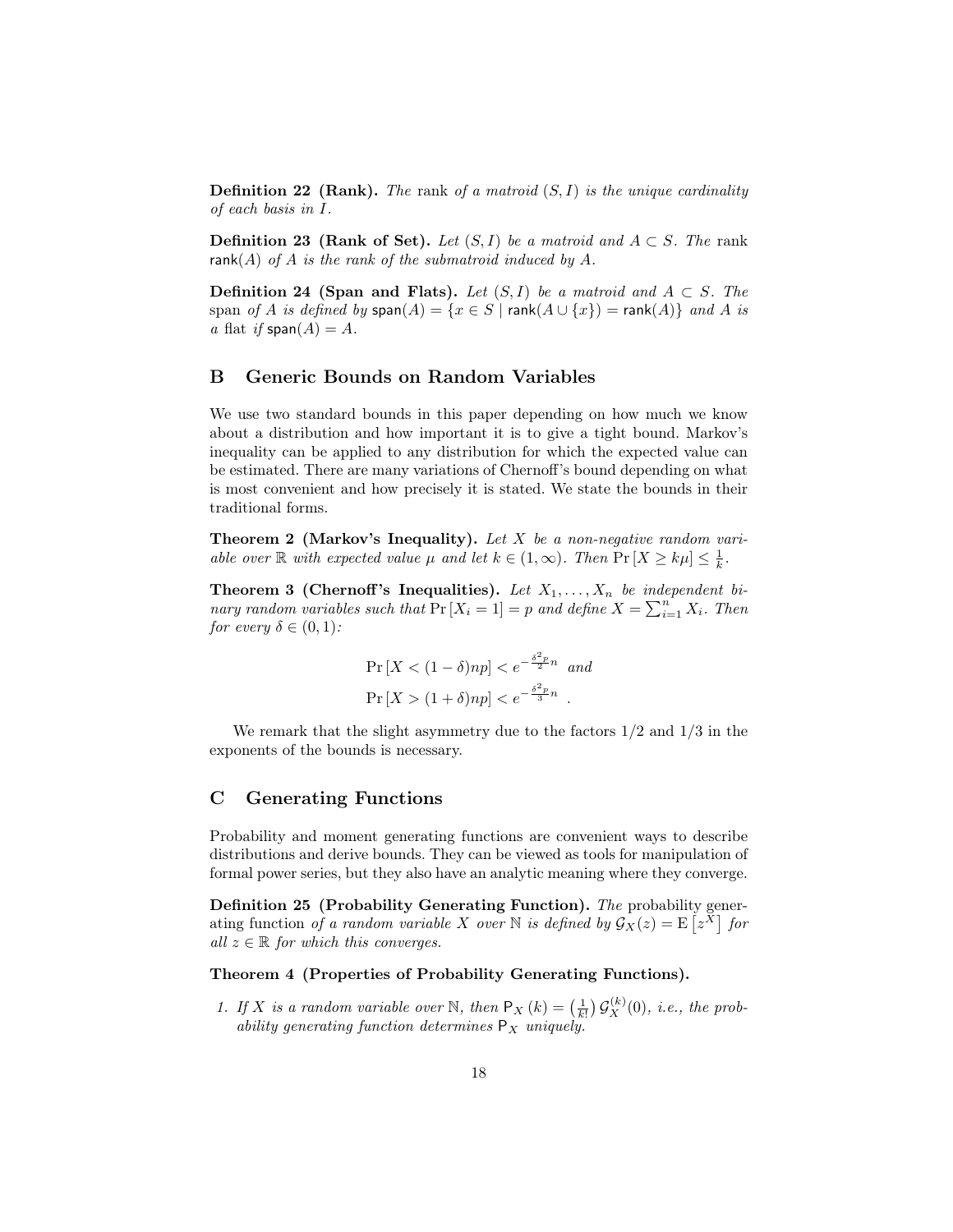2. If X and Y are independent random variables over  $\mathbb N$  with probability generating functions  $\mathcal{G}_X(z)$  and  $\mathcal{G}_Y(\cdot)$ , then  $\mathcal{G}_X(z)\mathcal{G}_Y(z)$  is the probability generating function of the sum  $X + Y$ .

Definition 26 (Moment Generating Function). The moment generating function of a random variable X over N is defined by  $\mathcal{M}_X(\theta) = \mathrm{E}\left[e^{\theta X}\right]$  for all  $\theta \in \mathbb{R}$  for which this converges.

Theorem 5 (Properties of Moment Generating Functions).

- 1. If X is a random variable over N, then  $E[X^k] = \mathcal{M}_X^{(k)}(0)$ , i.e., the moment generating function determines all moments of  $P_X$  uniquely, which in turn determines  $P_X$  uniquely.
- 2. If X and Y are independent random variables over  $\mathbb N$  with moment generating functions  $\mathcal{M}_X(\theta)$  and  $\mathcal{M}_Y(\theta)$ , then  $\mathcal{M}_X(\theta)\mathcal{M}_Y(\theta)$  is the moment generating function of  $X + Y$ .

The following is a general form of Markov's inequality from which Chernoff's inequality follows using the right choice of  $\theta$  for the binomial distribution.

<span id="page-18-0"></span>**Theorem 6 (Cramér's Theorem).** Let  $X_1, \ldots, X_n$  be identically and independently distributed random variables, and define  $Y = \sum_{i=1}^{n} X_i$ . Then for every  $a > \mu$  and  $\theta \in (0, \infty)$  such that  $\mathcal{M}_{X_1}(\theta)$  is finite:

$$
\Pr\left[Y \ge na\right] \le \left(\frac{\mathcal{M}_{X_1}(\theta)}{e^{\theta a}}\right)^n
$$

.

Proof. We apply Markov's inequality and independence to get

$$
\Pr[Y \ge na] = \Pr\left[e^{\theta Y} \ge e^{\theta na}\right] \le \frac{\mathbb{E}\left[e^{\theta Y}\right]}{e^{\theta na}} = \frac{\mathcal{M}_Y(\theta)}{e^{\theta na}}
$$

$$
= \frac{\prod_{i \in [n]} \mathcal{M}_{X_i}(\theta)}{e^{\theta na}} = \left(\frac{\mathcal{M}_{X_1}(\theta)}{e^{\theta a}}\right)^n.
$$

## D Distributions

We are mainly interested in two related types of distributions: geometric distributions and negative binomial distributions, where the latter appears as a sum of the former, but we exploit the exponential distribution to bound compound distributions. We write  $X \sim D$  if a random variable X has distribution D.

### D.1 Exponential Distribution

The exponential distribution is the archetypal continuous distribution with an exponentially decreasing tail.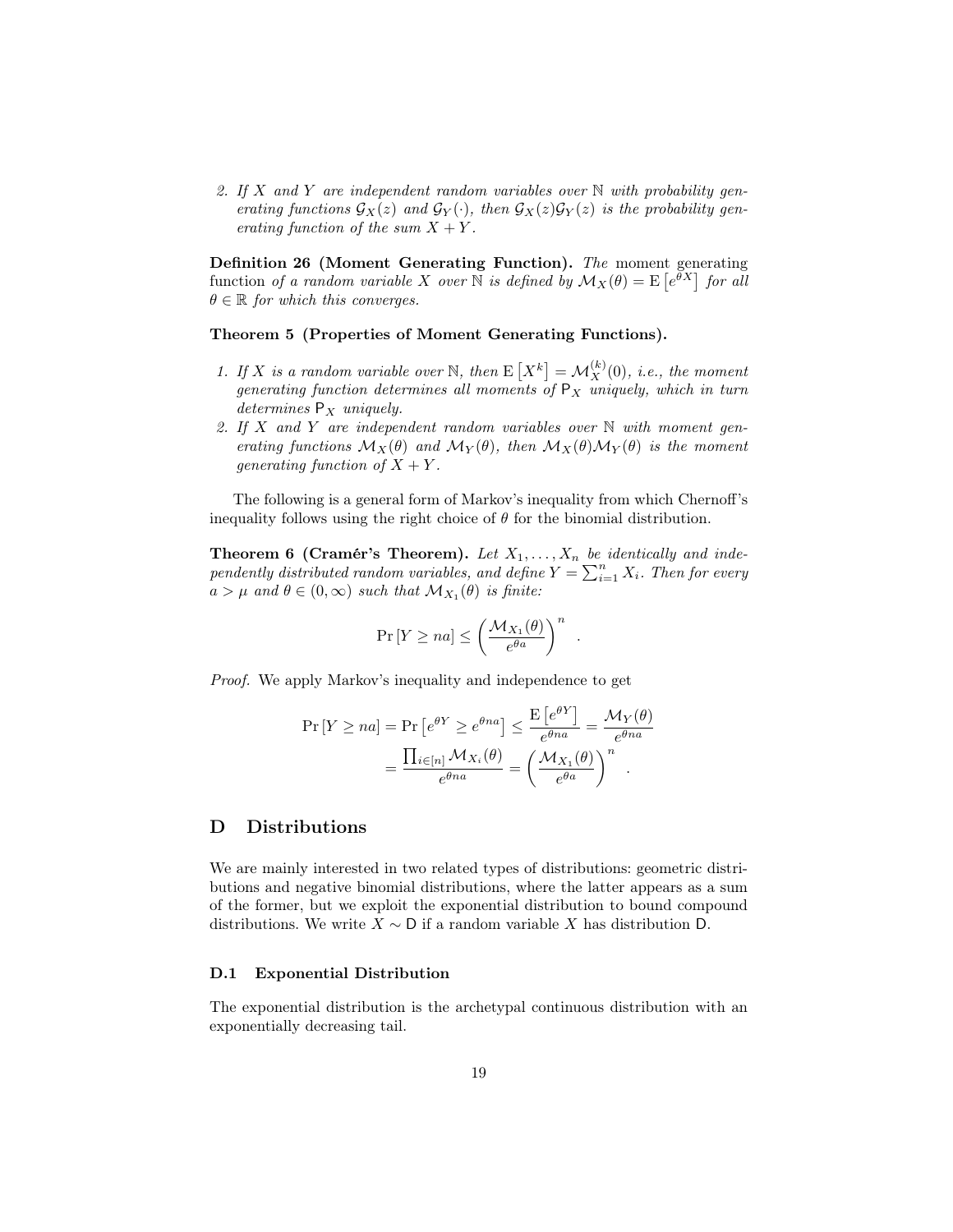**Definition 27 (Exponential Distribution).** The exponential distribution  $Exp(\lambda)$ over  $(0, \infty)$  is given by its cumulative distribution function  $F(x, \lambda) = 1 - e^{-\lambda x}$ , i.e., a random variable  $X \sim \text{Exp}(\lambda)$  satisfies  $\Pr[X \le x] = 1 - e^{-\lambda x}$ .

Lemma 6 (Properties of the Exponential Distribution). If  $X \sim \text{Exp}(\lambda)$ , then

$$
\mathcal{E}[X] = \lambda^{-1} , \quad \text{Var}[X] = \lambda^{-2} , \text{ and } \mathcal{M}_X(\theta) = \frac{\lambda}{\lambda - \theta} \text{ for } \theta < \lambda .
$$

#### D.2 Geometric Distribution

Consider some experiment that succeeds with probability  $p$ , and fails with probability  $1-p$ . A random variable with *unshifted* geometric distribution with probability  $p$  represents the number of failures before a successful attempt. When we refer to the geometric distribution we mean the shifted variation, i.e., we count the total number of attempts including the successful attempt.

**Definition 28 (Geometric Distribution).** A random variable X has geometric distribution over  $\{x \in \mathbb{N} \mid x > 0\}$  with probability  $p \in [0,1]$ , denoted Geo(p), if  $P_X(x) = (1-p)^{x-1}p$ .

Lemma 7 (Properties of the Geometric Distribution). If  $X \sim \text{Geo}(p)$ , then

$$
E[X] = \frac{1}{p}
$$
  
\n
$$
Var[X] = \frac{1-p}{p^2}
$$
  
\n
$$
F_X(x) = 1 - (1-p)^{x-1}
$$
  
\n
$$
G_X(z) = \frac{pz}{1 - (1-p)z}
$$
  
\n
$$
\mathcal{M}_X(\theta) = \frac{pe^{\theta}}{1 - (1-p)e^{\theta}} \quad \text{for } \theta < -\ln(1-p) .
$$

### D.3 A Compound Geometric Distribution

Distributions formed by letting the parameters of one distribution be chosen according to another are called compound distributions. In general compound distributions can only be bounded, but in some cases they can be described concisely.

<span id="page-19-0"></span>Definition 29 (Compound Geometric Distribution). A random variable X has compound geometric distribution  $\mathsf{CG}(c, p)$  where  $c \in \mathbb{N}^k$ ,  $c_1 = 0$ , and  $p \in (0,1]^k$ , if its probability generating function  $g_1(z)$  is defined by the equations

$$
g_k(z) = z^{c_k} f_k(z)
$$
  

$$
g_{i-1}(z) = z^{c_{i-1}} f_{i-1}(g_i(z))
$$

where  $f_i(z) = \mathcal{G}_{\mathsf{Geo}(p_i)}(z)$ .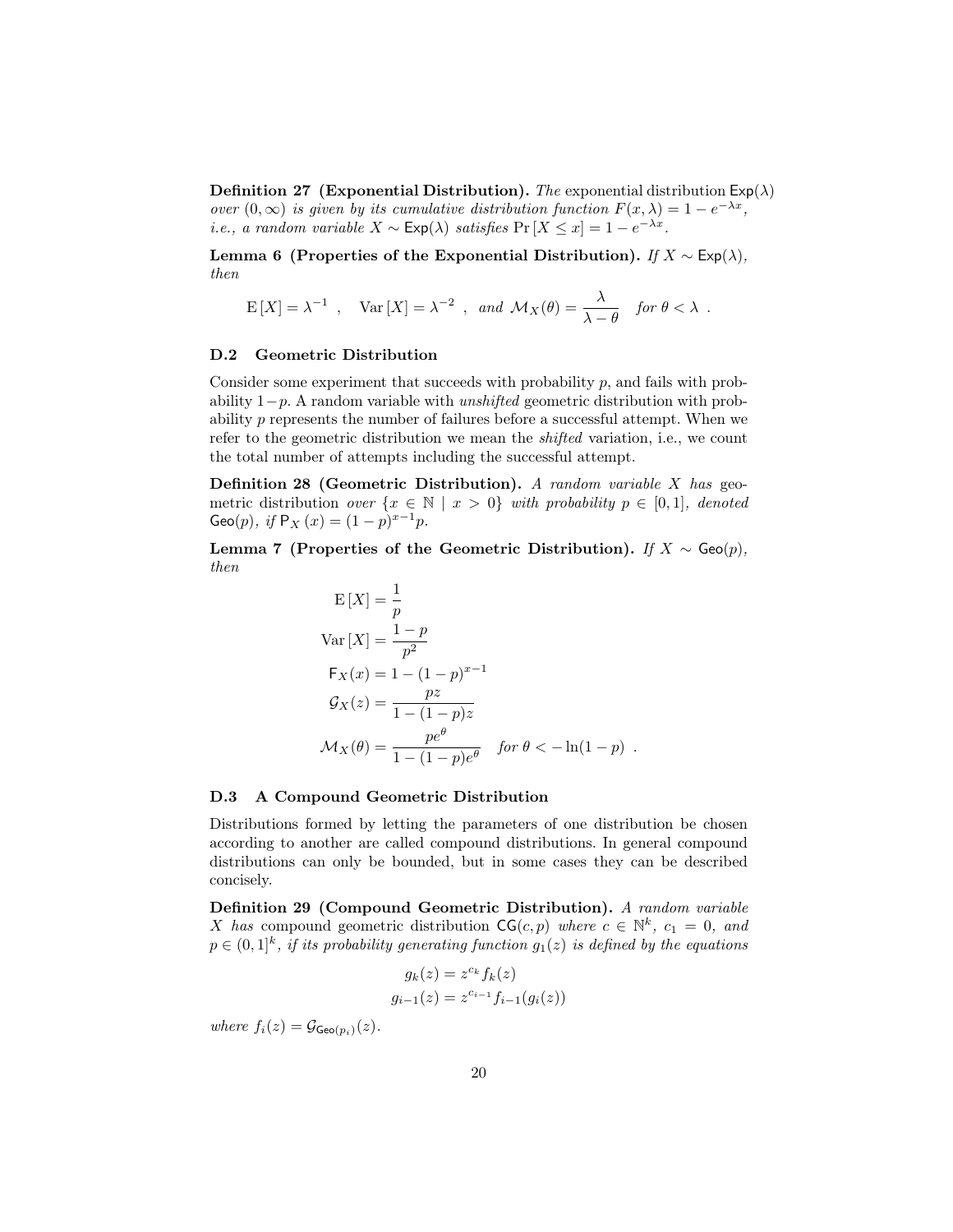This distribution emerges naturally in Section [8](#page-14-1) as the running time of an algorithm that recursively identifies a sparse subtree which satisfies certain properties at each level. The geometric distribution captures the number of attempts needed and the constants represent the added work needed after successful attempts.

<span id="page-20-0"></span>Lemma 8 (Properties of Compound Geometric Distribution). If  $X \sim$  $CG(c, p)$  and we let  $c_{k+1} = 1$ , then

$$
E[X] = \sum_{i \in [k]} \prod_{j \in [i]} \frac{1}{p_j} c_{i+1} \quad and
$$
  

$$
\mathcal{G}_X(z) = \frac{z^{\sum_{i \in [k+1]} c_i} \prod_{i \in [k]} p_i}{1 - \sum_{i \in [k]} q_i \prod_{j \in [i+1, k]} p_j z^{\sum_{l \in [i+1, k+1]} c_l}}
$$

.

Proof. The claim about the expected value follows immediately from Wald's equation [\[10\]](#page-16-7) (or by conditional expected values):

$$
E[X] = \frac{1}{p_1} \left( \frac{1}{p_2} \left( \cdots \frac{1}{p_{k-1}} \left( \frac{1}{p_k} + c_k \right) + c_{k-1} \cdots \right) + c_2 \right) + c_1
$$
  
= 
$$
\sum_{i \in [k]} \prod_{j \in [i]} \frac{1}{p_j} c_{i+1} .
$$

We adopt the notation from Definition [29](#page-19-0) and set  $q_t = 1 - p_t$ . We aim to derive  $g_t(z) = a_t(z)/b_t(z)$  for  $t = k, ..., 1$ . Note that we have

$$
a_k(z) = z^{c_k} p_k z = p_k z^{c_k + c_{k+1}}
$$
  

$$
b_k(z) = 1 - q_k z = 1 - q_k z^{c_{k+1}}
$$

and in general we have the relation

$$
g_{t-1}(z) = \frac{p_{t-1}z^{c_{t-1}}g_t(z)}{1 - q_{t-1}g_t(z)}
$$

from which we conclude

$$
g_{t-1}(z) = \frac{p_{t-1}z^{c_{t-1}}a_t(z)}{b_t(z)} / \left(1 - \frac{q_{t-1}a_t(z)}{b_t(z)}\right) = \frac{p_{t-1}z^{c_{t-1}}a_t(z)}{b_t(z) - q_{t-1}a_t(z)}.
$$

This defines  $a_t(z) = z^{\sum_{l \in [t,k+1]} c_l} \prod_{j \in [t,k]} p_j$ . Resolving the recursion gives

$$
b_t(z) = 1 - \sum_{i \in [t,k]} q_i \prod_{j \in [i+1,k]} p_j z^{\sum_{l \in [i+1,k+1]} c_l}
$$

which concludes the proof.

<span id="page-20-1"></span>**Lemma 9.** If  $0 < a \leq b$ , then  $e^a < 1 + e^b a$ .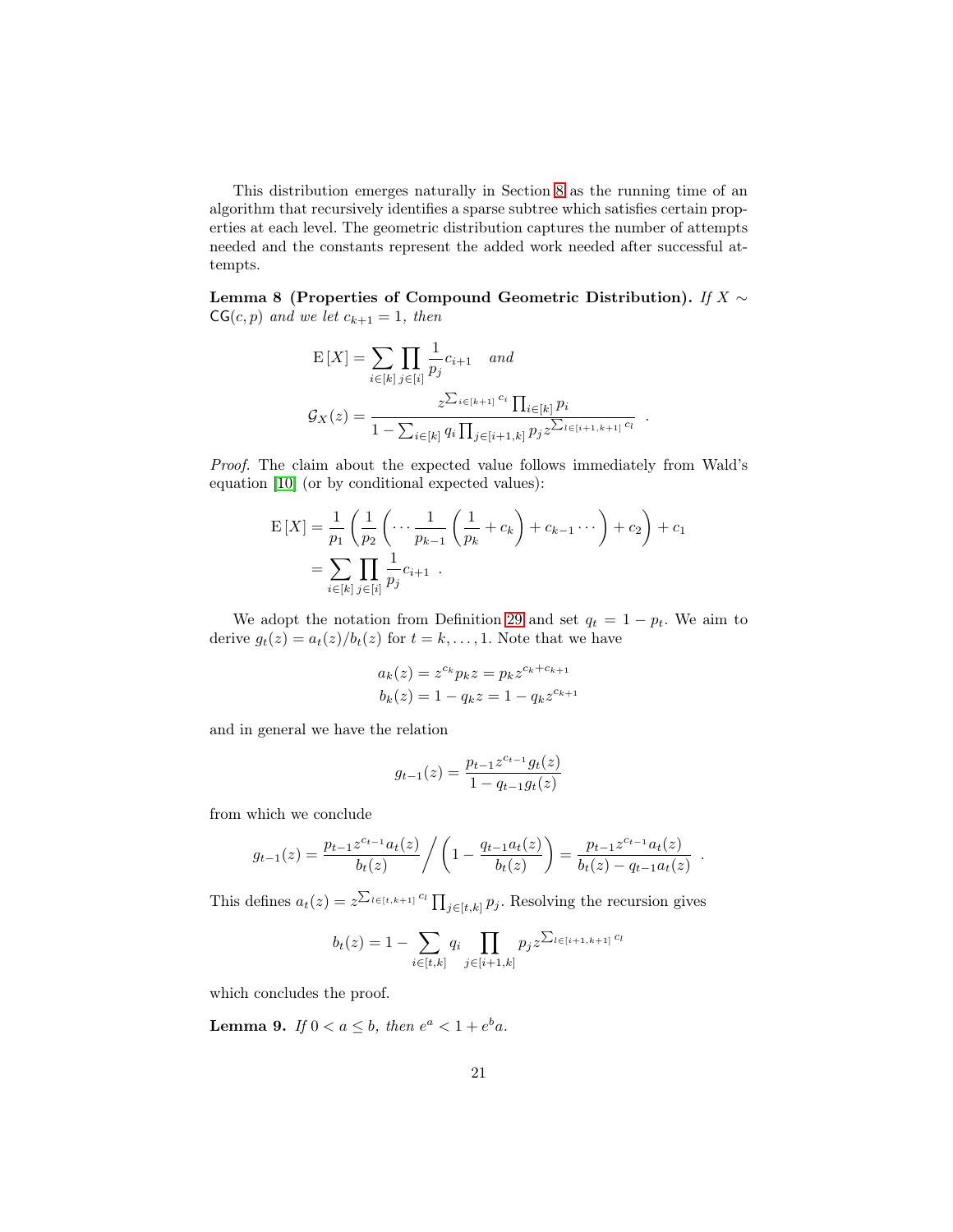*Proof.* The proof follows by considering the Taylor expansion of  $e^a$ :

$$
e^{a} - 1 = a + \frac{a^{2}}{2} + \frac{a^{3}}{3!} + \frac{a^{4}}{4!} + \dots
$$
  
=  $a \left( 1 + \frac{a}{2} + \frac{a^{2}}{3!} + \frac{a^{3}}{4!} + \dots \right) < ae^{a} \le ae^{b}.$ 

<span id="page-21-0"></span>Lemma 10 (Compound Geometric Distribution). If  $X \sim \mathsf{CG}(c, p)$  and  $Y \sim \text{Exp}(\lambda)$ , where  $\mu = \text{E}[X]$  and  $\lambda = 1/\mu$ , then  $\mathcal{M}_X(\theta) < \mathcal{M}_Y(\theta)$  for  $\theta < 1/\mu$ .

*Proof.* Set  $\Lambda = \sum_{l \in [2,k+1]} c_l$ . We use Lemma [9](#page-20-1) (setting  $a = \theta \sum_{l \in [i+1,k+1]} c_l$ and  $b = \theta A$ ) to bound the statement from Lemma [12](#page-22-1) in its form as a moment generating function

$$
e^{\theta A} \mathcal{M}_X(\theta)^{-1} = \frac{1 - \sum_{i \in [k]} q_i \prod_{j \in [i+1,k]} p_j e^{\theta \sum_{l \in [i+1,k+1]} c_l}}{\prod_{i \in [k]} p_i}
$$
  
\n
$$
> \prod_{i \in [k]} \frac{1}{p_i} - \sum_{i \in [k]} q_i \prod_{j \in [i]} \frac{1}{p_j} \left( 1 + \theta e^{\theta A} \sum_{l \in [i+1,k+1]} c_l \right)
$$
  
\n
$$
= \prod_{i \in [k]} \frac{1}{p_i} - \sum_{i \in [k]} (1 - p_i) \prod_{j \in [i]} \frac{1}{p_j} - \theta e^{\theta A} \sum_{i \in [k]} (1 - p_i) \prod_{j \in [i]} \frac{1}{p_j} \sum_{l \in [i+1,k+1]} c_l
$$

.

The constant term is essentially a telescoping sum which sums to one, i.e., we have

$$
\prod_{j\in[k]} \frac{1}{p_j} + \sum_{i\in[k]} \left( \prod_{j\in[i-1]} \frac{1}{p_j} - \prod_{j\in[i]} \frac{1}{p_j} \right) = 1.
$$

The multiple of  $\theta e^{\theta A}$  can be expressed similarly

$$
\sum_{i \in [k]} \sum_{l \in [i+1,k+1]} c_l \left( \prod_{j \in [i]} \frac{1}{p_j} - \prod_{j \in [i-1]} \frac{1}{p_j} \right)
$$
\n
$$
= \sum_{l \in [2,k+1]} c_l \sum_{i \in [l-1]} \left( \prod_{j \in [i]} \frac{1}{p_j} - \prod_{j \in [i-1]} \frac{1}{p_j} \right)
$$
\n
$$
= \sum_{l \in [2,k+1]} c_l \left( \prod_{j \in [l-1]} \frac{1}{p_j} - 1 \right)
$$
\n
$$
= \sum_{i \in [k]} \prod_{j \in [i]} \frac{1}{p_j} c_{i+1} - \sum_{l \in [2,k+1]} c_l
$$
\n
$$
= \mu - \Lambda.
$$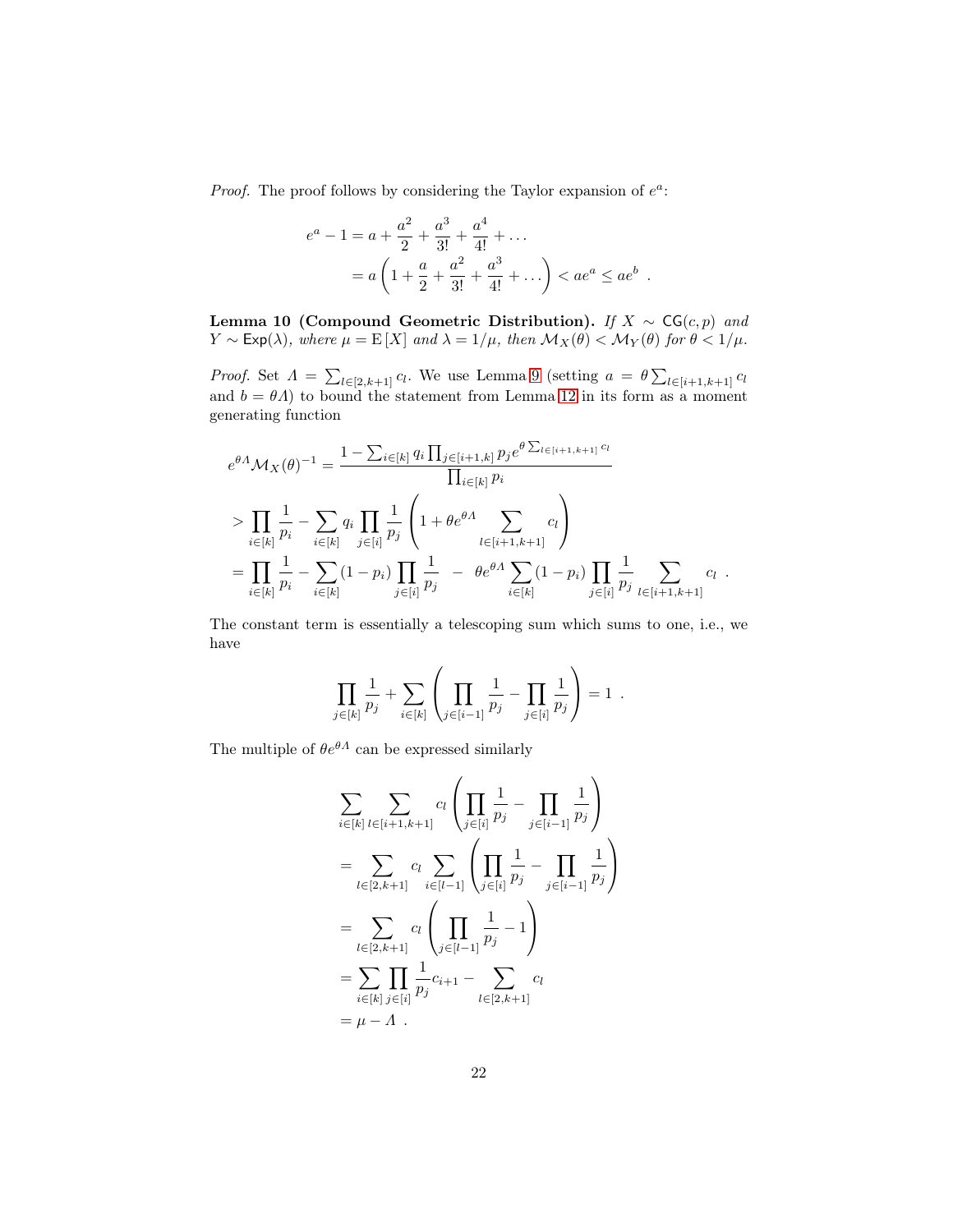Thus, we have

$$
e^{\theta A} \mathcal{M}_X(\theta)^{-1} > 1 - \theta e^{\theta A} (\mu - A)
$$

which, using  $e^{\theta} > 1 + \theta$  for  $\theta > 0$ , finally gives the bound

$$
\mathcal{M}_X(\theta)^{-1} > e^{-\theta A} - \theta(\mu - A)
$$
  
> 1 - \theta A - \theta(\mu - A) = 1 - \theta\mu

which can be restated as  $\mathcal{M}_X(\theta) < 1/(1 - \theta\mu) = \lambda/(\lambda - \theta)$  as claimed.

<span id="page-22-0"></span>Theorem 7 (Cramér's Theorem for Compound Geometric Distribu**tions).** If  $X_i \sim \mathsf{CG}(c, p)$  for  $i \in [n]$  are independently distributed and  $Y =$  $\sum_{i\in[n]} X_i$  with  $\mu = \mathrm{E}[X_1]$ , then for every  $k\in(1,\infty)$ :

$$
\Pr[Y \ge nk\mu] < e^{-n(k-1-\ln k)} \enspace .
$$

*Proof.* Theorem [6](#page-18-0) implies that for every  $\theta < 1/\mu$ :

$$
\Pr\left[Y \ge kn\mu\right] \le \left(\frac{\mathcal{M}_{X_1}(\theta)}{e^{\theta k \mu}}\right)^n
$$

.

From Lemma [10](#page-21-0) we know that  $\mathcal{M}_{X_1}(\theta) < \lambda/(\lambda - \theta)$  for all  $\theta < \lambda$ , where  $\lambda = 1/\mu$ , and if we set  $\theta = (1 - k^{-1})/\mu$  the claim follows.

#### D.4 Negative Binomial Distribution

Consider some experiment that succeeds with probability  $p$ , and fails with probability  $q = 1 - p$ . A random variable X with negative binomial distribution with probability p and success parameter s represents how many attempts are needed to succeed s times.

Definition 30 (Negative Binomial Distribution). A random variable X has negative binomial distribution, denoted  $NB(s, p)$ , over  $\{x \in \mathbb{N} \mid x \geq s\}$  with probability p and success parameter s if  $P_X(k) = \binom{k-1}{s-1}(1-p)^{k-s}p^s$ .

Lemma 11 (Properties of Negative Binomial Distribution). If  $X \sim$  $NB(s, p)$ , then

$$
E[X] = s/p
$$
  
Var [X] = s(1 - p)/p<sup>2</sup>, and  

$$
\mathcal{M}_X(\theta) = \left(\frac{pe^{\theta}}{1 - (1 - p)e^{\theta}}\right)^s \quad \text{for } \theta < -\ln(1 - p).
$$

<span id="page-22-1"></span>Lemma 12 (Sum of Geometric Distributions). If  $X_i \sim \text{Geo}(p)$  for  $i \in [s]$ are independently distributed and  $X = \sum_{i=1}^{s} X_i$ , then  $X \sim NB(s, p)$ .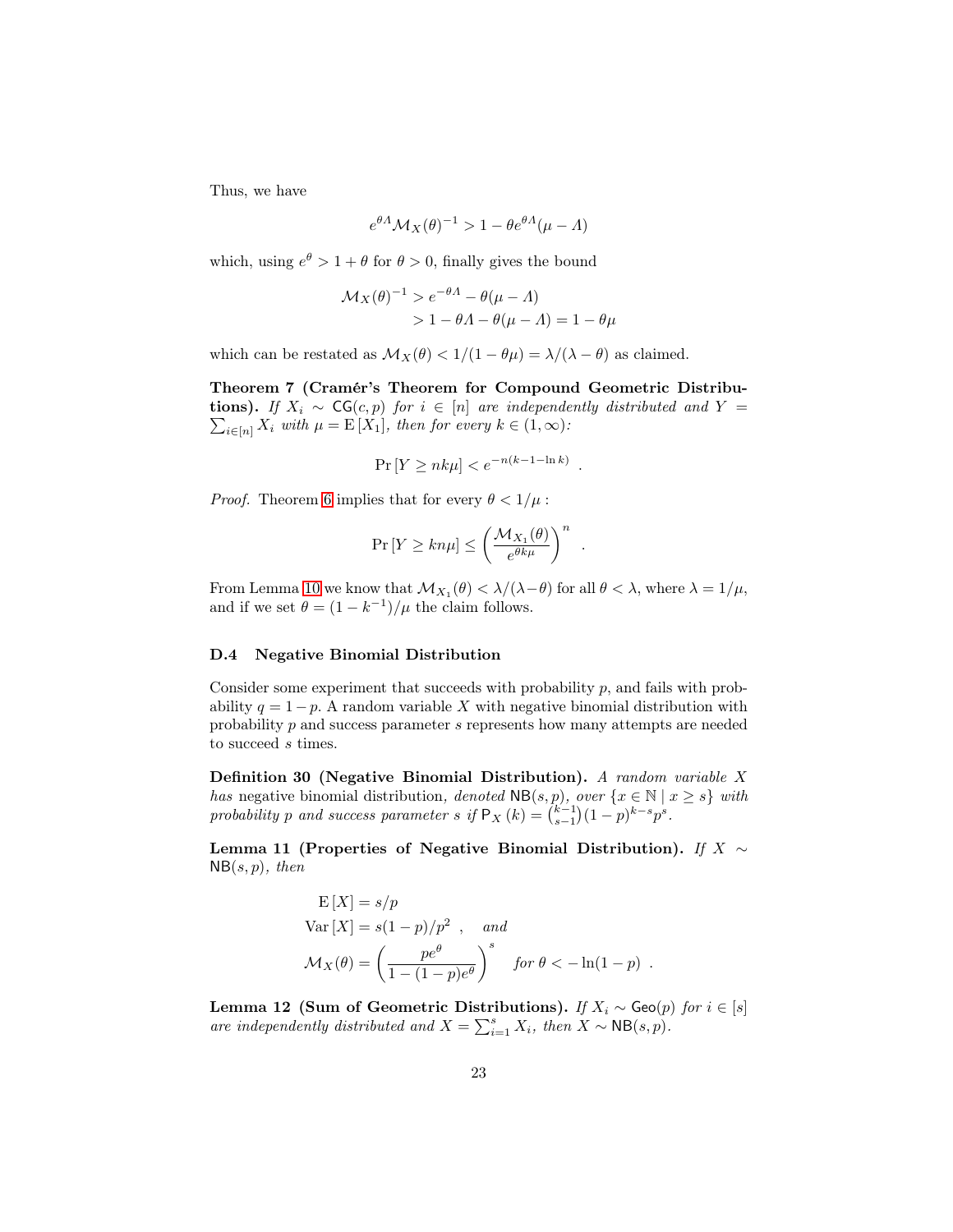Proof. The multiplicative property of moment generating functions implies that

$$
\mathcal{M}_X(\theta) = \prod_{i=1}^s \mathcal{M}_{X_i}(\theta) = \left(\frac{pe^{\theta}}{1 - (1 - p)e^{\theta}}\right)^s
$$

which is the moment generating function of a binomial distribution with probability  $p$  and success parameter  $s$ .

Chernoff's lower and upper bounds hold for negative binomial distribution similarly to the binomial distribution, but the asymmetry in the bounds is reversed since a lower bound on a random variable of the former distribution corresponds to an upper bound of one of the latter.

<span id="page-23-0"></span>Theorem 8 (Chernoff 's Inequalities for Negative Binomial Distribution). If  $X \sim NB(s, p)$  and  $\mu = s/p$ , then for every  $k > 1$ 

$$
\Pr\left[X > k\mu\right] < e^{-\left(1 - \frac{1}{k}\right)^2 \frac{k s}{2}} \quad \text{and} \tag{4}
$$

,

$$
\Pr\left[X < \mu/k\right] < e^{-(k-1)^2 \frac{s}{3k}} \tag{5}
$$

*Proof.* To prove the first inequality we set  $m = k\mu = ks/p$ , let  $Y_1, \ldots, Y_m$ be independent binary random variables such that  $Pr[Y_i = 1] = p$ , and define  $Y = \sum_{i=1}^{m} Y_i$ . Then

$$
\Pr\left[X > k\mu\right] = \Pr\left[Y < s\right] \ ,
$$

and the latter expression is of a convenient form to bound using Theorem [3.](#page-17-0) We have  $E[Y] = mp = ks$ , so  $s = \mu'/k$ , where  $\mu' = E[Y]$ . Thus, we set  $1 - \delta = 1/k$ and conclude that

$$
\Pr[Y < s] = \Pr\left[Y < \mu'/k\right] < e^{-\frac{\delta^2 \mu'}{2}} = e^{-\left(1 - \frac{1}{k}\right)^2 \frac{ks}{2}}.
$$

The second inequality is proved similarly by instead setting  $m = \mu/k = s/(pk)$ , which gives  $s = k\mu'$  with correspondingly defined random variables  $Y_1, \ldots, Y_m$ . Setting  $1 + \delta = k$  then implies the inequality

$$
\Pr\left[X < \mu/k\right] = \Pr\left[Y > s\right] = \Pr\left[Y > k\mu'\right] < e^{-\frac{\delta^2 \mu'}{3}} = e^{-(k-1)^2 \frac{s}{3k}}.
$$

### E Stochastic Dominance and Bounding Distributions

One approach to compare distributions is to not only bound expected values, variances, or probabilities of certain events, but instead find families of distributions that are ordered stochastically. The advantage of this, when possible, is that more structural information about the original distribution can be retained. We only need first-order stochastic dominance over N.

**Definition 31 (Stochastic Dominance).** Let  $X$  and  $Y$  be random variables over N. Then Y stochastically dominates X, denoted  $X \preceq Y$ , if  $\mathsf{F}_X(z) \leq \mathsf{F}_Y(z)$ for every  $z \in \mathbb{N}$ .